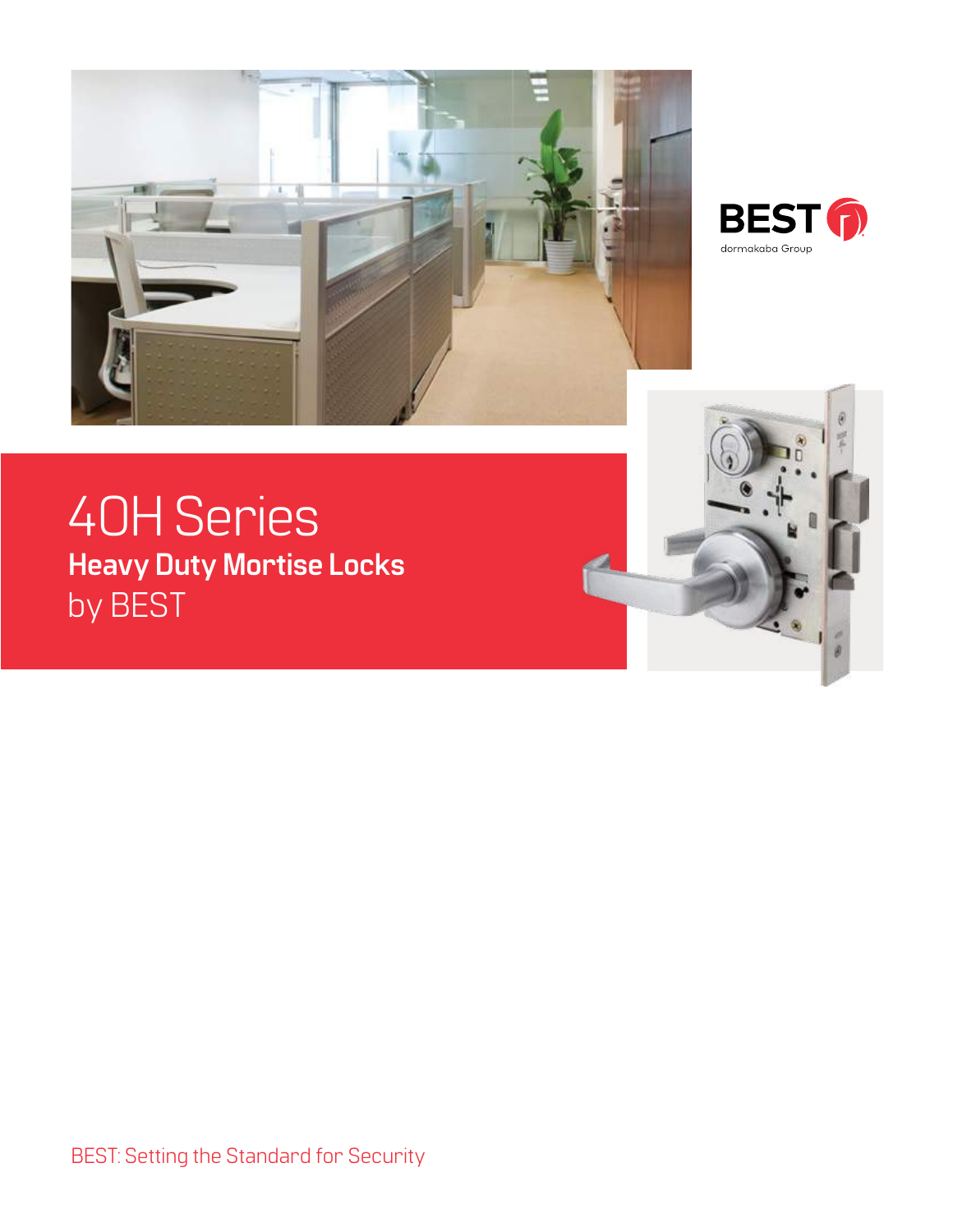# **TABLE OF CONTENTS**

| $10-13$ |
|---------|
|         |
|         |
|         |
|         |

# **40H Series – Features**

- 1. Solid one-piece stainless steel anti-friction latch provides 50% more surface contact with strike for superior strength and security. Reversible latch rotates 180 degrees for easy handing change without opening case. Precision-engineered curve provides enhanced cycle life with reduced wear to the strike.
- 2. Non-handed cylinder retainer.
- 3. Armored front completely surrounds latch and deadbolt providing increased lateral strength. Staked assembly design allows the armored front to selfalign with the door bevel during installation.
- 4. Enhanced case integrity achieved through four case cover screws (one at each corner), plus interlocking armored front and cover design at the latch.
- 5. Roller bearing hub mechanism provides smooth, wear resistant operation.
- 6. Locking toggle includes clear indication of "locked" and "unlocked" states. 7. 40H case, cover, and armored front manufactured from 0.095" cold rolled steel for strength and durability.
- 8. Fusible link.
- 9. Four position hub toggle design determines whether each hub is always locked, always unlocked, or locked by key for easy handing change without opening case.
- 10. Lever return spring mechanism located in trim for enhanced protection against lever droop, providing a firm, positive return of the lever to the horizontal position.
- 11. Self-aligning trim mechanism for fast, easy, and accurate installation.
- 12. Curved lip strike and strike box assembly provides an aesthetic, non-handed solution to complement field reversible case.
- 13. Solid machined cylinder rings with wavy washer provides resistance to wrenching of cylinder. Cylinder security screw prevents removal of cylinder without first removing interchangeable core.
- 14. Visual indicator options show a padlock icon open for unlocked and padlock icon closed and painted red for locked.
- 15. Non-handed stainless steel auxiliary bolt for ease of changing hand. (not shown)





40H Cutaway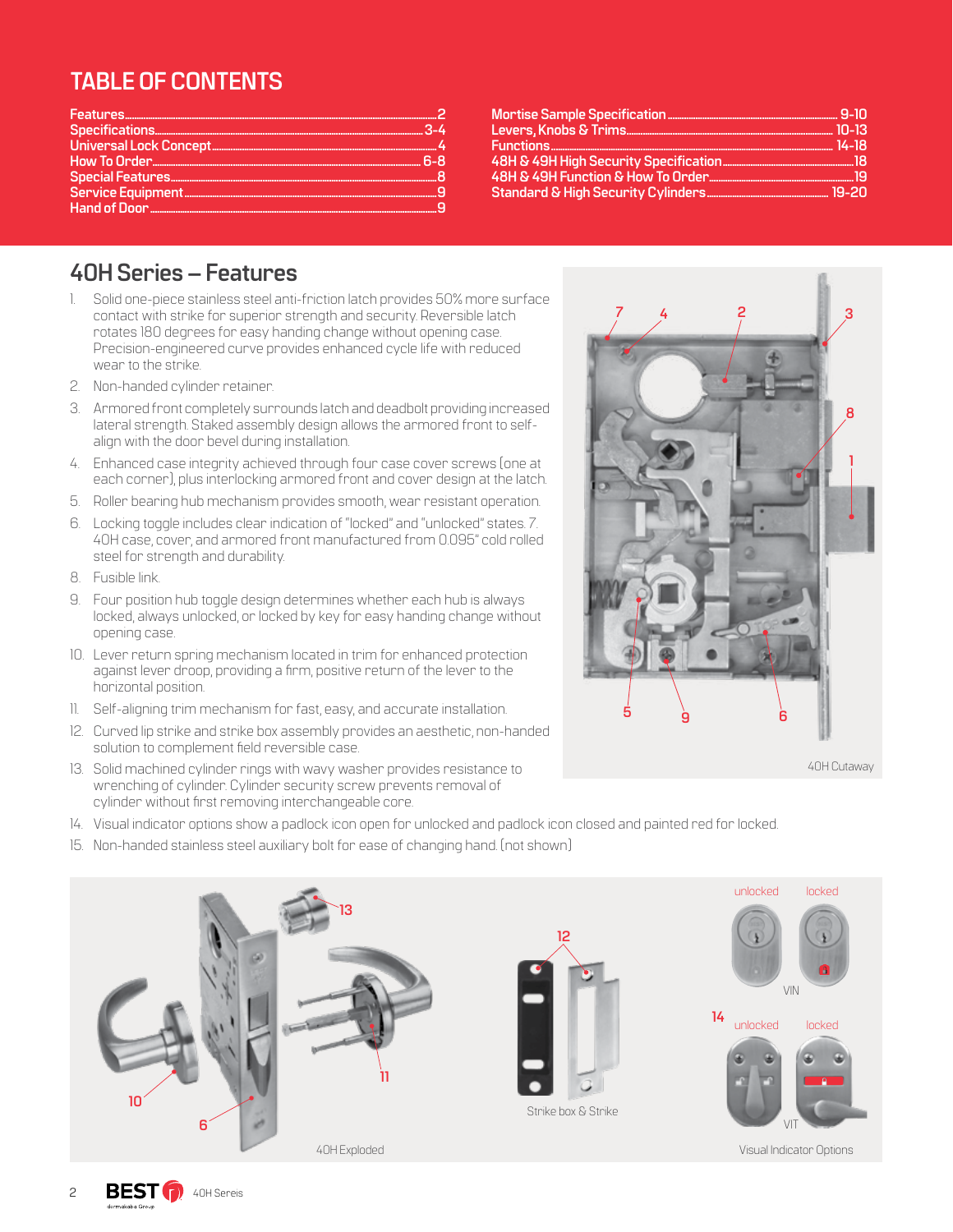### **ADA-Americans With Disabilities Act:**

**45H Series** –The design and operation of the BEST® mortise lock meets the intent of the standard for ANSI A117.1 section 404.2.6.



**45H Series** –ANSI A156.13, Series 1000, Grade 1 Operation and Strength, Grade 2 Security. To meet Grade 1 Security, a drill resistant core (1CD, 1CDP, 1CDF, or 1CDX) must be used with escutcheon trims, and 1EK7K4 high security cylinder must be used with sectional trims.

**47H Series** – ANSI A156.13, Series 1000, Grade 1 Operational, Strength, and Security.

**Underwriters Laboratories®** – The 40H series is listed by Underwriters Laboratories for use on a 3 hour A label doors. These locks also carry the C-UL mark which is officially accepted in all of Canada, indicating compliance with appropriate Canadian standards and codes. The 47H series locks conform to UL437 standard for key locks, referencing door locks. The 1EJ7J4 cylinder used in the 47H series also conforms to UL437 standard for key locks, referencing high security cylinders, and is listed for Canada as well as the United States.

**Florida Building Code (FBC) Listed** – See certification listing for all 40H series lock functions that are certified for use in applications requiring a design pressure rating as specified.

| Description      | Model       | Single Door | Double Door |
|------------------|-------------|-------------|-------------|
| PSF w/o DeadBolt | 45H and 47H | $+ - 60$    | +-35        |
| PSF w/DeadBolt   | 45H and 47H | $+ - 60$    | $+ - 35$    |
| PSF w/DeadBolt   | 48H and 49H | $+ -405$    | $+ -405$    |

**Auxiliary bolt** – Stainless steel, non-handed.

**Backset** – 2-3/4"

**Case** –0.095" cold rolled steel, 5- 7/8" H x 7/8" D x 4-1/16" W. Steel is zinc dichromate plated for corrosion protection.

**Deadbolt** – Stainless steel, I" throw.

**Latchbolt** –Solid stainless steel, 3/4" throw. Latch is oil-impregnated for anti-friction operation. Reversible without opening case.

**Strike** – For complete strike package spec's see page 5.

**Door Thickness** – Standard lock configuration designed for doors 1-3/4" thick. Thick door configuration available for doors up to 5" thick (specify thickness when ordering).

**Faceplate** –Stainless steel, brass or bronze material, 8" H x 1-1/4" W x 1/16" T. Lock face automatically adjusts to proper bevel during installation.

**Products protected by one or more of the following patents:** 4,873,853 5,590,555 5,794,472

### **Finishes** –

- 605 bright brass, clear coated
- 606 satin brass, clear coated
- 611 bright bronze, clear coated
- 612 satin bronze, clear coated
- 613\* oxidized satin bronze, oil rubbed
- 618 bright nickel plated, clear coated (brass base material)
- 619 satin nickel plated, clear coated (brass base material)

\*613 finish is designed to wear over time, providing an "antique" appearance. \*690 finish will continue as a dark brown appearance over time.

### **Antimicrobial Finish** –

- 626AM satin chrome plated with UltraShield™ antimicrobial protected coating
- 630AM satin stainless steel with UltraShield™ antimicrobial protected coating
- The BEST UltraShield finish inhibits the growth of bacteria and other microbes on the surface of the hardware.

NOTE: BEST UltraShieldTM option is recommended for use on any hardware application where product cleanliness is a high priority. i.e;. Hospital/Healthcare, Elderly Care, Education, Transportation, Food-Service, Hospitality.

• 622 – flat black coated (brass base material) 625 – bright chromium plated (brass base material)

 $c$ <sup>(U</sup>L)<sub>us</sub>

**ANSI** 

**BHMA** 

- 626 satin chromium plated (brass base material)
- 629 bright stainless steel
- 630 satin stainless steel
- 690\* dark bronze coated (brass base material)



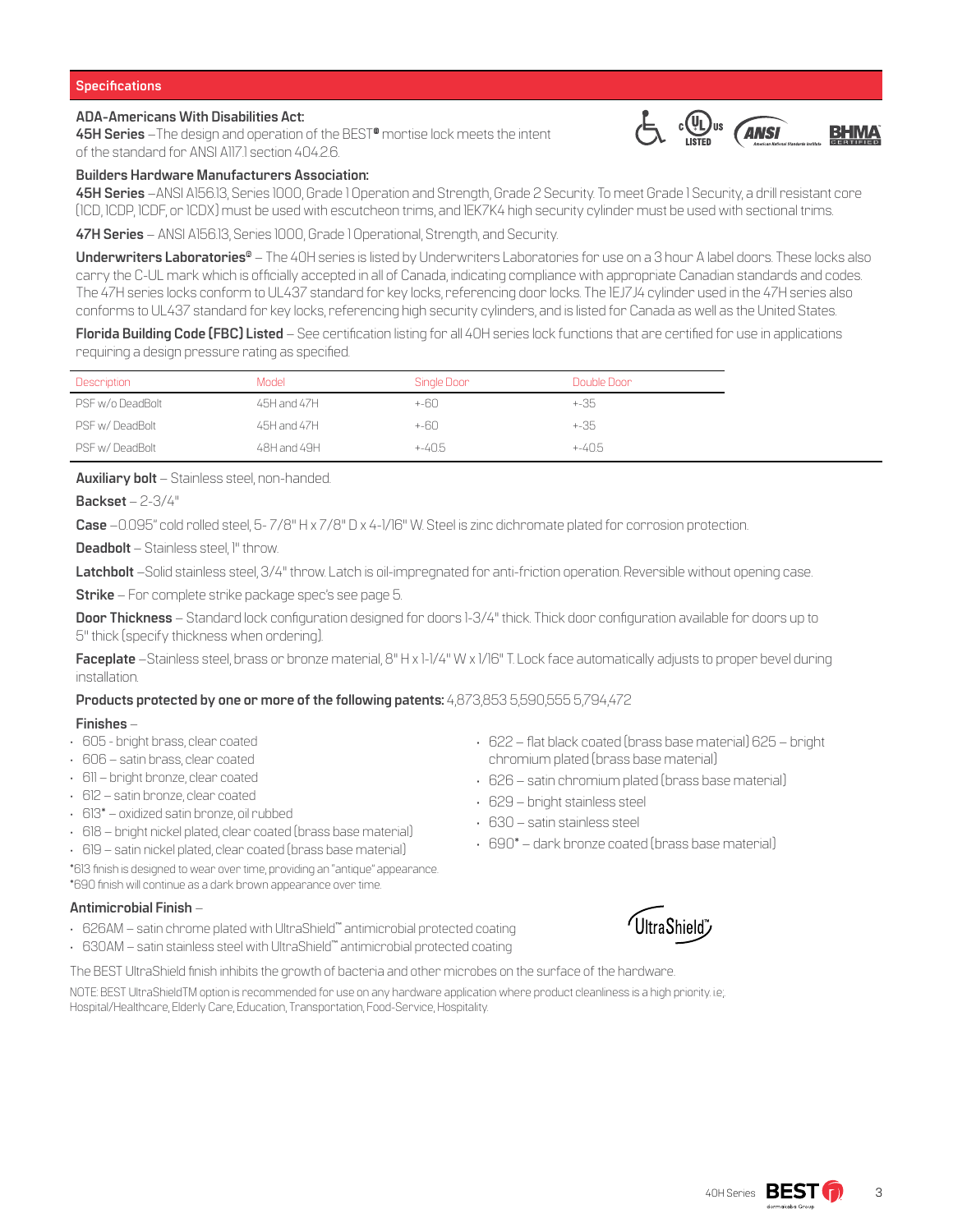### **Specifications**

**#4 Knob** –Diameter – 2-1/8" ; Projection on door – 2-7/8" Material machined from solid brass or bronze.

**Decorative and Special Order Lever Handles** –Stainlesssteel base material with applied finish.

**Standard Lever Handles** – Brass, bronze, or stainless steel base material for standard lever designs. Lever styles #3, #14, and #15 return to a minimum of 1/2" of door surface. Lever styles #3 and #14 conform to California Titles 19 and 24. Lever styles 12, 16 and 17 do not return. Levers project 2-15/16" from door surface with H, J, R and S trim. Levers project 3-1/64" with M and N trim..

**Roses** – Wrought brass, bronze, or stainless steel base material.

- H Flat w/ round edge, 2-3/4" diameter.
- R Contoured w/ round edge, 2-3/4" diameter.
- S Flat w/ beveled edge, 3-1/2" diameter.

**Escutcheons** – J – Wrought brass, bronze, or stainless steel base material, 7-1/2" H x 2-9/32" W x 17/32" T. M & N – Forged brass or bronze, 8" H x 2-1/8" W x 37/64" T, through bolt mounted (no exposed screws outside). M – Standard cylinder; N – Concealed cylinder.

**Vandal Trim** –VT– Vandal trim is available in standard finish for H, J, M, N, R, and S trims in either #14 or #15 levers.

NOTE: Not available in single or dummy trim functions. If compliance to California Building Code Title 19 & 24 is required, the #14 lever design must be specified.

**Visual Indicators** –VIN– Visual indication uses an unlocked padlock or locked padlock image with red background to indicate lock state. VIT–Visual indication uses a thumb-turn with color coded locked and unlocked icons – red indicates door is secure and green indicates door is unsecure.

# **Universal Lock Design Concept**

Strength, Durability…and now Flexibility. Sure, a mortise lock is one of the strongest and longest lasting locks available. But who says it has to be the most complex to order and install? When designing the 40H mortise lock, BEST® decided to focus on things that would make the lock easier to use, while at the same time maintaining the strength, durability, and dependability you would expect in a BEST® mortise lock.



In addition to the ability to quickly change the lock handing, the

universal case design of the 40H provides the ability to reconfigure a lock into many different functions easily and quickly, often by rearranging existing parts without disassembling the lock case. The efficiency of the design enables over 12 of the most commonly used lock functions to be included in just 3 case configurations.

The 40H provides the ability to postpone decisions on how the lock will be configured all the way up to the point of installation, making it one of the most flexible and user-friendly mortise locks available. This translates into value for anyone involved in the process, whether they're an architect, specification writer, distributor, or end-user.

# **Flexibility in Ordering**

BEST offers three ways in which to order the 40H mortise lock. YOU get to choose which method meets your needs.

**Function Specific Lock** - If you know exactly what you need in a mortise lock, and are confident that your needs won't change, then order your 40H locks in the traditional way by specifying the exact function, trim, finish, and handing. BEST® will build the locks to work exactly as specified, so they may or may not have the ability to be converted to another function in the future.

**Universal Lock** - If you want to keep your options open, this method of ordering the 40H is for you. BEST® has developed three "universal" functions that can be configured to a variety of common functions, all without opening the lock case. When any of the universal functions are ordered as a complete lock, all the necessary parts (including trim) are provided to configure any of the functions in that group. Universal locks can only be ordered with sectional trim. If escutcheon trim is needed, order a three-part lock.

| <b>UNR</b>      | <b>ANSI</b>     | <b>UNT</b>      | <b>ANSI</b>     | <b>UNAB</b>      | <b>ANSI</b> |
|-----------------|-----------------|-----------------|-----------------|------------------|-------------|
| $A$ – office    | FO4             | $L$ – privacy   | F <sub>19</sub> | $AB - of$        | F20         |
| $AT - of fice$  | F <sub>04</sub> | $T$ – dormitory | F13             | $TA$ – dormitory | F12         |
| $D$ – storeroom | <b>F07</b>      |                 |                 | $TD$ – dormitory |             |
| $N - p$ assage  | F01             |                 |                 |                  |             |
| $NX - exit$     | F31             |                 |                 |                  |             |
| $R - classroom$ | F <sub>05</sub> |                 |                 |                  |             |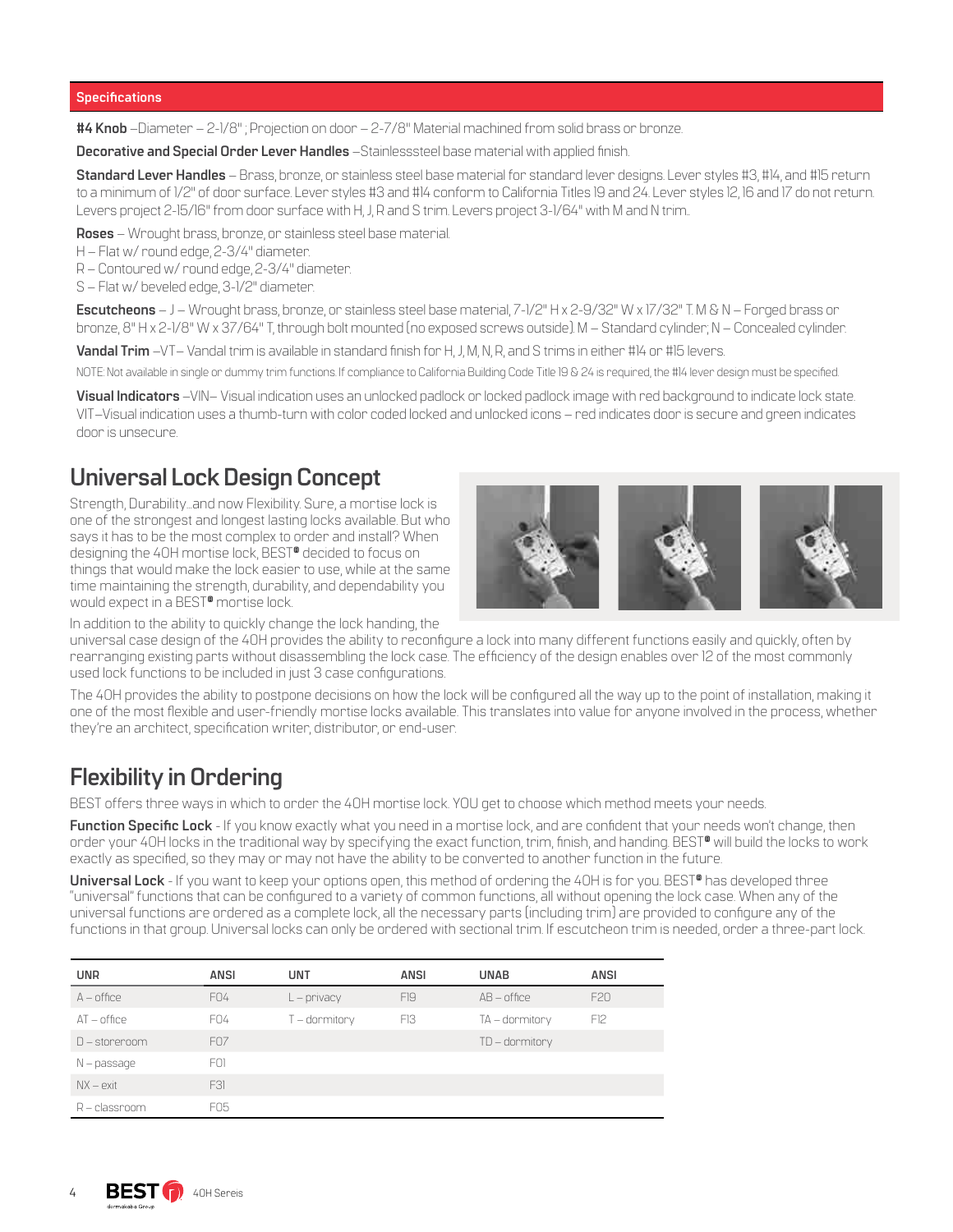**Four-Part Lock** – For the maximum flexibility in ordering a mortise FOUR-PART LOCK lock, BEST® provides a way to order your 40H lock in four parts: Inside Trim, Case Only, Outside Trim and Strike Packages. The kits that make up these four parts have been carefully designed so that when all three are combined you have everything found in a complete 40H lock. This order method is ideal for customers wanting to stock a variety of trim designs with a minimal number of lock cases.

**Parts Ordering Made Easy** – No more searching through service manuals or calling technical support for the right part numbers. BEST® has developed a variety of kits you can order when you only need part of a 40H mortise, rather than the whole lock.

**Case Only** – A Case Only lock includes all parts normally included with a complete lock that are not specifically associated with either the inside or outside trim, including: lock case, face plate, strike and strike box, fasteners (for case and strike), and installation instructions. Case Only mortise locks will be shipped in the standard mortise packaging, allowing trim kits to be included at a future date to make a complete lock.

**Trim Kit** – A 40H Trim Kit is simply one half of a complete trim package. An Outside Trim Kit must always be matched up with an Inside Trim Kit to operate with a lock. Each kit includes all the



necessary parts (including fasteners) required for installation that are associated with just the one side of the door.

**Lever Set** – A lever set kit provides the inside lever assembly (with set screw) and outside lever assembly (with spindle attached). Thick Door and Tactile Lever options are available for this kit.

Faceplate Kit – Face Plate kit includes a finished faceplate and the appropriate screws. Security Head screws are an option for this kit.

**Replacement Spindle** – As a security feature, the outside spindle on the 40H is designed to twist off during abuse before any internal damage to the lock occurs. The Replacement Spindle kit is a quick, easy, and inexpensive way to replace any spindles damaged by attack or abuse. This kit includes the inside and outside spindles, plus the pin to attach the outside lever.

**Screw Kit** – Nothing's more frustrating than spending time searching for the part number of a single screw. With the 40H Screw Kits, you don't have to worry about that anymore. These kits have been designed to provide all the necessary fasteners for one lock in a single bag. All you need to know is the trim style and finish, and you're set. Security head screws are an option for this kit.

### **Function Letter Chart**

| <b>UNR</b>      | <b>ANSI</b> | <b>ANSI</b>     | <b>UNAB</b>  |
|-----------------|-------------|-----------------|--------------|
|                 | IDT         | F19             | L            |
|                 | 2DT         | F02             | LB           |
| FO4             | $\Delta$    |                 | $\mathsf{I}$ |
| F20             | AB          | FO1             | N            |
| FO4             | AT          | F31             | <b>NX</b>    |
| F21             | B           | F05             | R            |
|                 | <b>B5</b>   | <b>F06</b>      | <b>RHB</b>   |
|                 | <b>B7</b>   | F35             | S            |
| F08/F10         | BA          | F <sub>13</sub> | T            |
|                 | <b>BW</b>   | F12             | TA           |
| F09             | C           |                 | TD           |
|                 | CHB         | F30             | W            |
| F <sub>07</sub> | D           | FI7             | AD           |
| FI4             | G           | F29             | <b>RD</b>    |
| F15             | H           | F16             | <b>WD</b>    |
| F15             | HJ          | <b>F18</b>      | YD           |
| F34             | <b>INA</b>  |                 | <b>UNR</b>   |
| F33             | <b>IND</b>  |                 | <b>UNT</b>   |
| F32             | INL         |                 | <b>UNAB</b>  |

# **Strike Packages**

# **S1 – Standard strike:**

4-7/8" x 1-1/4" x 3/32", nonhanded, curved lip, 1-1/4" lip to center strike. Fits standard door frame ANSI A115.1, and comes with plastic strike box.



# **S5 – Latchbolt-only strike:**

4-7/8" x 1-1/4" x 3/32", handed, curved lip, 1-1/4" lip to center strike. Fits standard door frame ANSI A115.1, and comes with wrought steel strike box.

# **S6 – Latchbolt/Deadbolt strike:**

4-7/8" x 1-1/4" x 3/32", handed, curved lip, 1-1/4" lip to center strike. Fits standard door frame ANSI A115.1, and comes with wrought steel strike box.

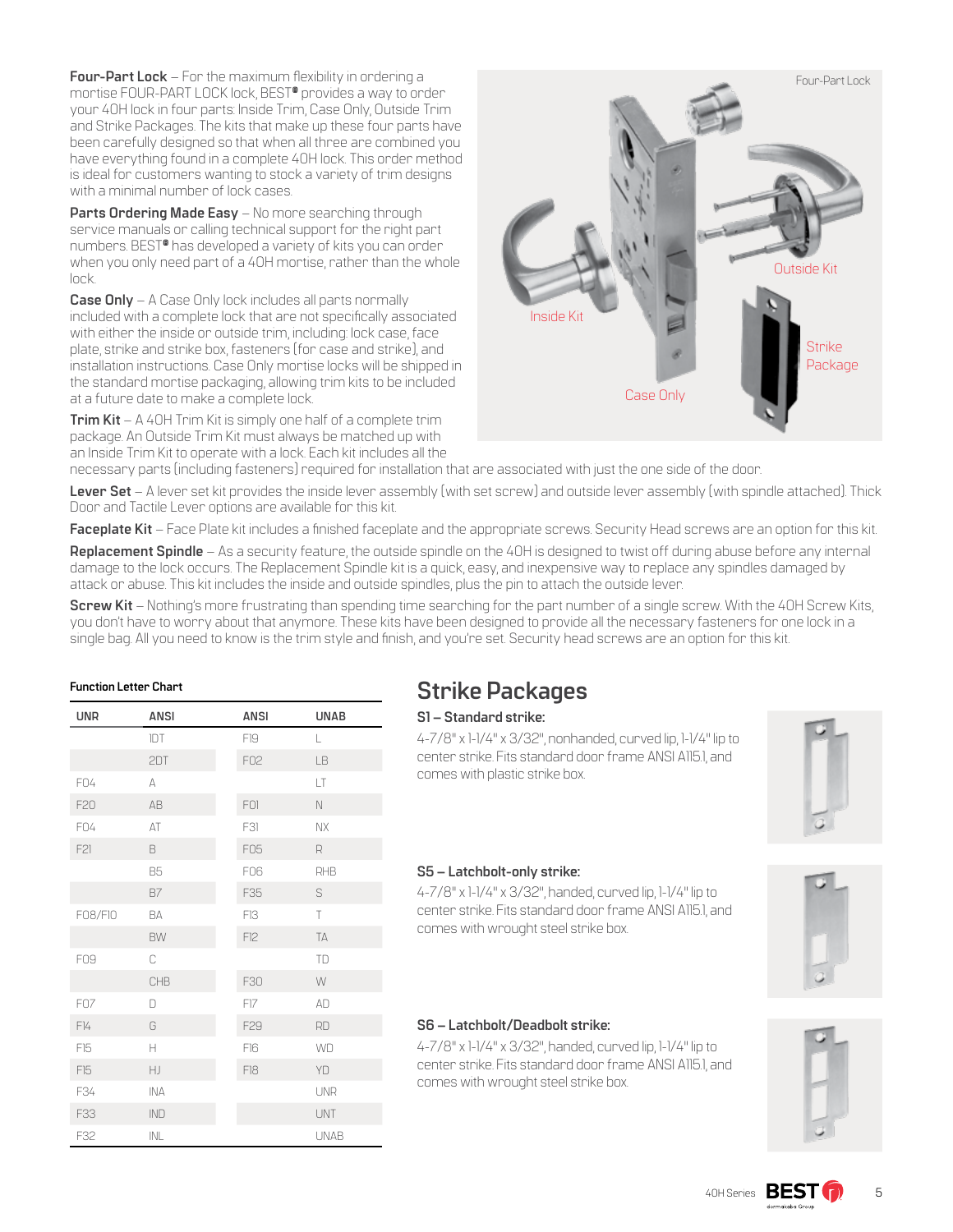#### **How to order: 45H**

| 45H                                    |                                                                          | R                                                                                                               | 14                                                                                                                                                                                                                                                                                         | Н                                                                                                      | 626                                                                                                                                      | <b>RH</b>                      |                                                                                                                                                                                                                                                                                                                                                                                               |
|----------------------------------------|--------------------------------------------------------------------------|-----------------------------------------------------------------------------------------------------------------|--------------------------------------------------------------------------------------------------------------------------------------------------------------------------------------------------------------------------------------------------------------------------------------------|--------------------------------------------------------------------------------------------------------|------------------------------------------------------------------------------------------------------------------------------------------|--------------------------------|-----------------------------------------------------------------------------------------------------------------------------------------------------------------------------------------------------------------------------------------------------------------------------------------------------------------------------------------------------------------------------------------------|
| Series                                 | Core<br>Housing                                                          | <b>Function</b><br>Code                                                                                         | Lever Style                                                                                                                                                                                                                                                                                | Trim<br>Style                                                                                          | <b>Finishes</b>                                                                                                                          | Door<br>Hand                   | Options                                                                                                                                                                                                                                                                                                                                                                                       |
| $45H -$<br>standard<br>mortise<br>lock | $0$ – keyless<br>$7 - 7$ -pin<br>housing<br>accepts<br>all Best<br>cores | $A$ – office<br>$D$ – storeroom<br>$L$ – privacy<br>$N -$ passage<br>$R - classroom$<br>$T$ – dormitory<br>etc. | <b>Standard Levers:</b><br>$\xi$ 3- solid tube/<br>return<br>$6^{12}$ -solid tube/<br>no return<br>$\mathbf{\mathcal{L}}$ 14 – curved<br>return<br>$\xi$ <sup>15</sup> – contour/angle<br>return<br>$\frac{1}{2}$ 16 - curved/<br>no return<br>$6^{17-gull}$<br>wing<br>Knobs:<br>4– round | H-23/4" dia.<br>R-23/4" dia.<br>S-31/2" dia.<br>J- wrought<br>M-forged<br>N-forged<br>(concealed cyl.) | 626<br>618<br>630 690<br>Satin<br>606 612<br>613<br>619<br><b>Bright</b><br>605 611<br>622 625<br>629<br>Antimicrobial<br>626AM<br>630AM | RH<br><b>RHRB</b><br>H<br>LHRB | LL-lead lined<br>SH- security head screws<br>Thick Door- (specify thickness if<br>other than $1-3/4"$<br>TAC-tactile lever/knob<br>7/8 LTC-7/8" lip-to-center strike<br>VIN'- visual indicator<br>SI-standard strike<br>S5-latchbolt-only strike<br>S6-latchbolt/deadbolt strike<br>VT-vandal trim<br>VIT'- visual indicator thumbturn<br>VIB'- double visual indicator<br>WS-windstorm label |
|                                        |                                                                          | pages 15-18                                                                                                     |                                                                                                                                                                                                                                                                                            |                                                                                                        | page 3                                                                                                                                   | page 9                         |                                                                                                                                                                                                                                                                                                                                                                                               |

### **How to order: 47H**

| 47H                                                              |                                                                         | R                                                                             | 4                                                                                                                                                                                                                    | M                                                        | 626                                           | <b>RH</b>                              |                                                                                                                                                                                                                                                                                                                   |
|------------------------------------------------------------------|-------------------------------------------------------------------------|-------------------------------------------------------------------------------|----------------------------------------------------------------------------------------------------------------------------------------------------------------------------------------------------------------------|----------------------------------------------------------|-----------------------------------------------|----------------------------------------|-------------------------------------------------------------------------------------------------------------------------------------------------------------------------------------------------------------------------------------------------------------------------------------------------------------------|
| Series                                                           | Core<br>Housing                                                         | <b>Function</b><br>Code                                                       | Lever Style                                                                                                                                                                                                          | Trim<br>Style                                            | <b>Finishes</b>                               | Door<br>Hand                           | Options                                                                                                                                                                                                                                                                                                           |
| $47H -$<br>lever/<br>knob<br>high<br>security<br>mortise<br>lock | $7-7$ pin<br>housing.<br>must use 5C<br>cores and<br>long blade<br>keys | $A$ – office<br>$D$ – storeroom<br>$R -$ classroom<br>$T$ – dormitory<br>etc. | <b>Standard Levers:</b><br>3- solid tube/<br>return<br>12-solid tube/<br>no return<br>14-curved<br>return<br>15-contour/angle<br>return<br>$16$ - curved/<br>no return<br>$17 -$ qull<br>wing<br>Knobs:<br>4 - round | H-23/4" dia.<br>R-23/4" dia.<br>S-31/2" dia.<br>M-forged | 626<br>630<br>Antimicrobial<br>626AM<br>630AM | RH<br><b>RHRB</b><br>LH<br><b>LHRB</b> | K-non UL cylinder<br>LL-lead lined<br>Thick Door- (specify thickness if<br>other than $1-3/4"$<br>TAC-tactile lever/knob<br>7/8 LTC-7/8" lip-to-center strike<br>VIN'- visual indicator<br>SI-standard strike<br>S5-latchbolt-only strike<br>S6-latchbolt/deadbolt strike<br>VT-vandal trim<br>WS-windstorm label |
|                                                                  |                                                                         | pages 15-18                                                                   |                                                                                                                                                                                                                      |                                                          | page 3                                        | page 9                                 |                                                                                                                                                                                                                                                                                                                   |

\*VIT option only compatible with H, R, S, J & M trim styles. VIN & VIB options only compatible with H, R & J trim styles.

#### **How to order: 45H Case Only**

| 45HCA                                            | R                                                                             | 626                                                                                       | <b>RH</b>                               |                                                               |
|--------------------------------------------------|-------------------------------------------------------------------------------|-------------------------------------------------------------------------------------------|-----------------------------------------|---------------------------------------------------------------|
| <b>Series</b>                                    | <b>Function Code</b>                                                          | <b>Finishes</b>                                                                           | Door Hand                               | Options                                                       |
| 47H - lever / knob high security<br>mortise lock | $A$ – office<br>$D$ – storeroom<br>$R - classroom$<br>$T$ – dormitory<br>etc. | 606<br>605<br>- 611<br>613<br>618<br>612<br>622<br>625<br>619<br>629<br>630<br>626<br>690 | RH<br><b>RHRB</b><br>LH.<br><b>LHRB</b> | SH- security head screws<br>7/8 LTC-7/8" lip-to-center strike |
|                                                  | pages 15-18                                                                   | page 3                                                                                    | page 9                                  |                                                               |

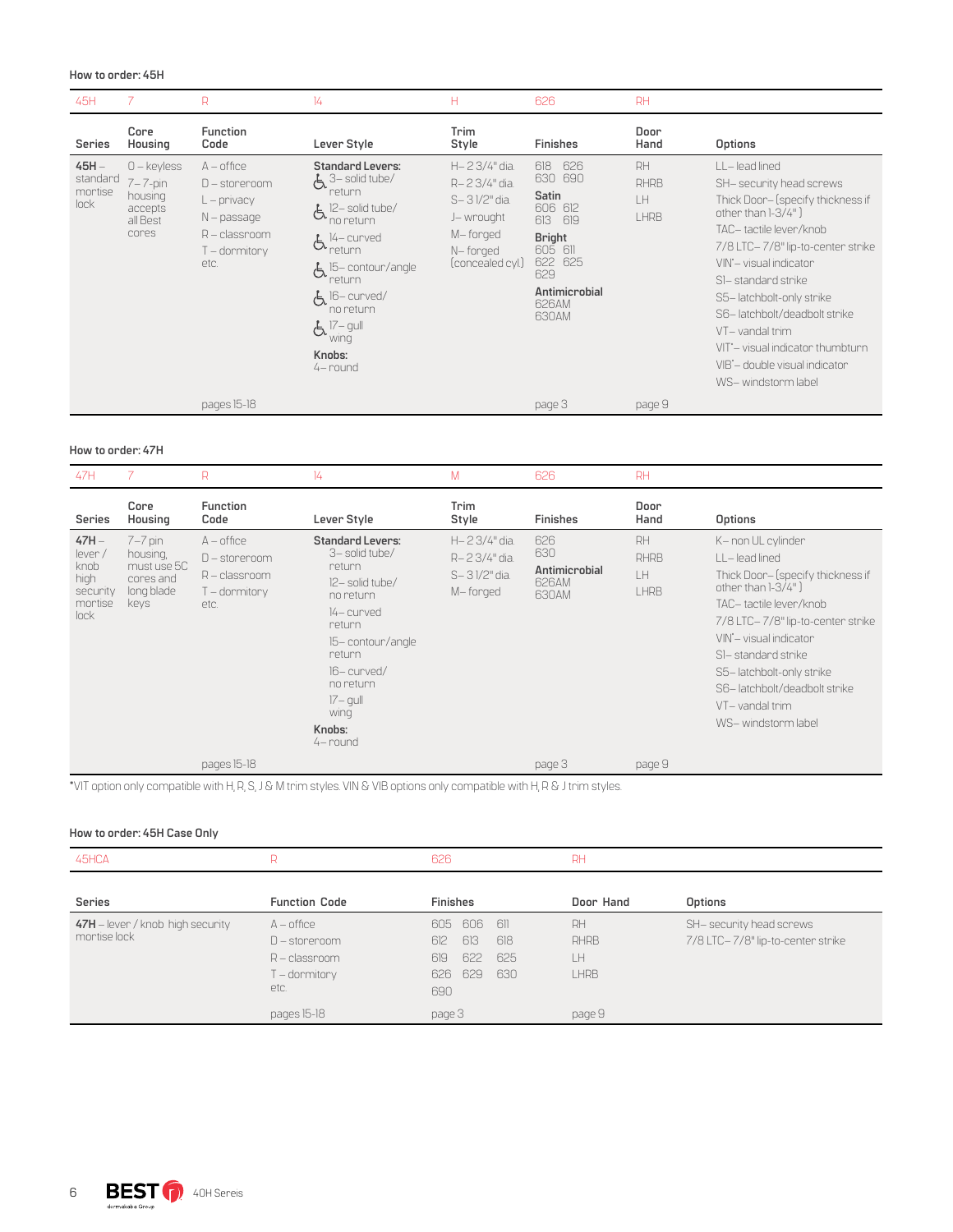#### **How to order: 40H Trim Kits**

| 40HTK                                            | OS <sub>2</sub>                                                                                                                                                                                                                                                                                                                                                                                                                          | $\frac{1}{4}$                                                                                                                                                                                                                                 | н                                                                                                        | 626                                                                                               |                                                                                                                                       |
|--------------------------------------------------|------------------------------------------------------------------------------------------------------------------------------------------------------------------------------------------------------------------------------------------------------------------------------------------------------------------------------------------------------------------------------------------------------------------------------------------|-----------------------------------------------------------------------------------------------------------------------------------------------------------------------------------------------------------------------------------------------|----------------------------------------------------------------------------------------------------------|---------------------------------------------------------------------------------------------------|---------------------------------------------------------------------------------------------------------------------------------------|
| Series Backset                                   | <b>Function Code</b>                                                                                                                                                                                                                                                                                                                                                                                                                     | Lever/Knob Style                                                                                                                                                                                                                              | Trim Style                                                                                               | <b>Finishes</b>                                                                                   | <b>Options</b>                                                                                                                        |
| 40HTK-trim kit                                   | ISI- inside lever only<br>IS2-inside lever x thumb turn<br>IS3- inside lever x cylinder<br>IS4*- inside cylinder only<br>IS5-inside thumb turn only<br>IS6-inside lever x cylinder x VIN<br>OSI- outside lever only<br>OS2-outside lever x cylinder<br>OS3- outside lever x emergency plate<br>OS4*- outside cylinder only<br>OS5-outside lever x VIN<br>OS6-inside lever x cylinder x VIN<br>NOTE: VIN- visual indicator<br>pages 15-18 | <b>Standard Levers:</b><br>点 3-solid tube/ return<br>$\frac{1}{\sqrt{2}}$ 12– solid tube/ no return<br>Å 14- curved return<br>点 15- contour/ angle return<br>占 16- curved/ no return<br>$\frac{1}{2}$ 17 - gull wing<br>Knobs:<br>$4 -$ round | H-2-3/4" dia.<br>R-2-3/4" dia.<br>S-3-1/2" dia.<br>J-wrought<br>M-forged<br>N-forged<br>(concealed cyl.) | 605<br>606<br>612<br>611<br>613<br>618<br>619<br>622<br>625<br>626<br>629<br>630<br>690<br>page 3 | D- double cylinder<br>Thick Door- (specify thickness<br>if other than $1-3/4$ "<br>SH- security head screws<br>TAC-tactile lever/knob |
| $\star \cap$ i i alim $\cap \cdot$ is in $\cdot$ |                                                                                                                                                                                                                                                                                                                                                                                                                                          |                                                                                                                                                                                                                                               |                                                                                                          |                                                                                                   |                                                                                                                                       |

\* Only works with H, R, S, M and N trim.

#### **How to order: 40H Strike Packages**

| 40HST                  |                                                                                                      | 626                                                                                      |                                                                                                                      |
|------------------------|------------------------------------------------------------------------------------------------------|------------------------------------------------------------------------------------------|----------------------------------------------------------------------------------------------------------------------|
| Series                 | <b>Kit Number</b>                                                                                    | <b>Finishes</b>                                                                          | Options                                                                                                              |
| 40HST – strike package | SI-standard strike<br>S5-latchbolt-only strike<br>S6-latchbolt/deadbolt strike<br>4– strike box only | 606<br>605.<br>611<br>618<br>613<br>612<br>622<br>625<br>619<br>630<br>629<br>626<br>690 | Thick Door- (specify thickness if other than 1-3/4")<br>7/8LTC-7/8" lip-to-center strike<br>SH- security head screws |
|                        | page 5                                                                                               | page 3                                                                                   |                                                                                                                      |

## **How to order: 40H lever sets**

| <b>Series</b><br><b>Kit Number</b>                                                                                                                                                                                                                                                                                                                  | <b>Finishes</b>                                                                             |                                                       |                                                                                                    |
|-----------------------------------------------------------------------------------------------------------------------------------------------------------------------------------------------------------------------------------------------------------------------------------------------------------------------------------------------------|---------------------------------------------------------------------------------------------|-------------------------------------------------------|----------------------------------------------------------------------------------------------------|
|                                                                                                                                                                                                                                                                                                                                                     |                                                                                             |                                                       | <b>Options</b>                                                                                     |
| 40HLS-lever set<br><b>Standard Levers:</b><br>$\frac{1}{2}$ , 3- solid tube/ return<br>$\frac{1}{\sqrt{2}}$ 12 – solid tube/ no return<br>点 14-curved return<br>$\frac{1}{2}$ , 15 – contour/ angle return<br>성 16- curved/ no return<br>$\frac{1}{2}$ , 17RH – gull wing-right hand<br>点 17LH- gull wing-left hand<br>Knobs:<br>4– round<br>page 5 | 605<br>612<br>619<br>626<br>690<br>Decorative & special order levers: pages 12-14<br>page 3 | 606<br>-611<br>613<br>618<br>622<br>625<br>629<br>630 | Thick Door- (specify thickness if other than 1-3/4")<br>SH- security head screws<br>VT-vandal trim |

**How to order: 40H Faceplate Kits**

| 40HFP               | 3                                                                                                                |                                                                                             | 626                             |                          |                          |                                                                                                                      |
|---------------------|------------------------------------------------------------------------------------------------------------------|---------------------------------------------------------------------------------------------|---------------------------------|--------------------------|--------------------------|----------------------------------------------------------------------------------------------------------------------|
| Series              | <b>Kit Number</b>                                                                                                |                                                                                             | <b>Finishes</b>                 |                          |                          | <b>Options</b>                                                                                                       |
| 40HFP-faceplate kit | $D - AB$<br>$I - BW$ , TD, H, HJ<br>$2 - A$<br>3 - AT, D, C, INL, NX, R, W<br>$4 - N$ , LT<br>5 - AD, RD, YD, WD | 6– blank<br>7 - BA, S, TA<br>8-B, G, IND, L, LB, T<br>9-CHB, RHB<br>10-blank (without logo) | 605<br>612<br>619<br>626<br>690 | 606<br>613<br>622<br>629 | 611<br>618<br>625<br>630 | Thick Door- (specify thickness if other than 1-3/4")<br>7/8LTC-7/8" lip-to-center strike<br>SH- security head screws |
|                     | page 5                                                                                                           |                                                                                             | page 3                          |                          |                          |                                                                                                                      |

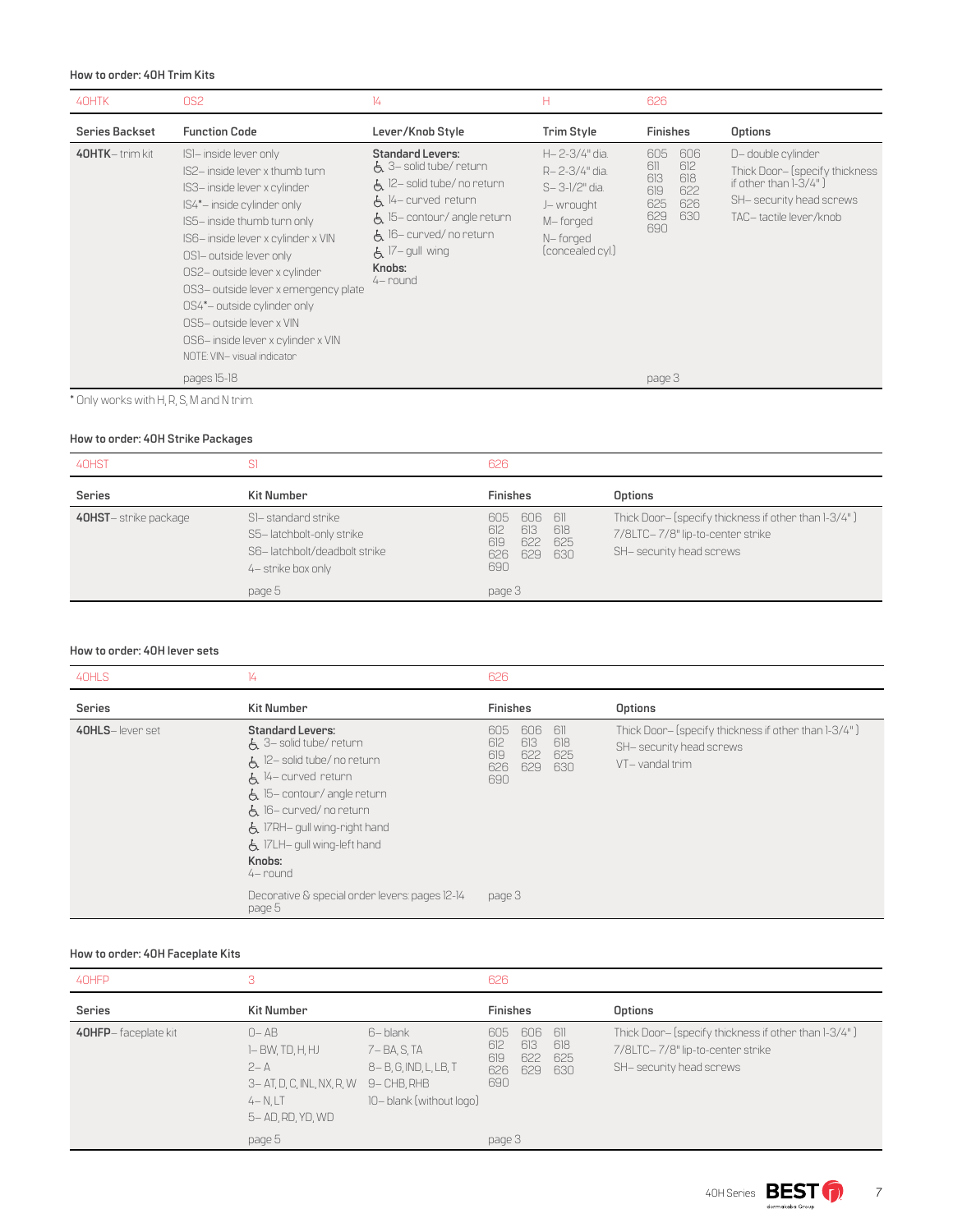### **How to order: 40H Replacement Spindles**

| 40HRS                                                    |                                                       |                                                      |
|----------------------------------------------------------|-------------------------------------------------------|------------------------------------------------------|
| <b>Series</b>                                            | <b>Function Code</b>                                  | <b>Options</b>                                       |
| 40HRS - replacement spindle kits                         | 2-40H split spindle (standard)<br>4–40H hook spindle* | Thick Door- (specify thickness if other than 1-3/4") |
|                                                          | page 5                                                |                                                      |
| *Heek opindle is available for 1.2 //." think door only. |                                                       |                                                      |

\*Hook spindle is available for 1 3/4" thick door only.

#### **How to order: 40H Vandal Trim Retrofit Kit**

| 40HSK                     | 14                                                                                                       | 626                |            |            |            |            |            |                                                      |
|---------------------------|----------------------------------------------------------------------------------------------------------|--------------------|------------|------------|------------|------------|------------|------------------------------------------------------|
| <b>Series</b>             | <b>Kit Number</b>                                                                                        | Finishes           |            |            |            |            |            | Options                                              |
| $40$ HVTK $-$ vandal trim | <b>Standard Levers:</b><br>$\frac{1}{2}$ , 14'-curved return<br>$\mathcal{L}$ 15 – contour/ angle return | 605.<br>619<br>690 | 606<br>622 | 611<br>625 | 612<br>626 | 613<br>629 | 618<br>630 | Thick Door– (specify thickness if other than 1-3/4") |

\*Complies with California Building Code Title 10 and Title 24, part 12

#### **How to order: 40H Screw Kits**

| 40HSK                 |                                                                                                                                                             | 626                          |                                                                                  |
|-----------------------|-------------------------------------------------------------------------------------------------------------------------------------------------------------|------------------------------|----------------------------------------------------------------------------------|
| <b>Series</b>         | <b>Kit Number</b>                                                                                                                                           | <b>Finishes</b>              | <b>Options</b>                                                                   |
| $40$ HSK – screw kits | 1-H, R.S, J trim screw kit<br>2-M, N trim screw kit<br>3- special purpose fasteners screw kit<br>4- surface mounted trim screw kit<br>5- VIN trim screw kit | 612<br>606<br>613<br>622 626 | Thick Door- (specify thickness if other than 1-3/4")<br>SH- security head screws |
|                       | page 5                                                                                                                                                      | page 3                       |                                                                                  |

#### **How to order: 40H Visual Indicator Laminate & Thumb-turn**

| <b>Part Description</b>                                                               | <b>Part Number</b> | <b>Series</b>                     | <b>Trim Style</b>                          | <b>Finishes</b>                                                                   | Options                                                  |
|---------------------------------------------------------------------------------------|--------------------|-----------------------------------|--------------------------------------------|-----------------------------------------------------------------------------------|----------------------------------------------------------|
| Indicator Laminate<br>Thumb-turn Indicator Kit<br>Thumb-turn Escutcheon Indicator Kit | 86329<br>86829     | Indicator<br>Thumb-turn<br>40HVIT | H-23/4" Dia<br>R-23/4"Dia.<br>S-31/2" Dia. | 605 606 611<br>618<br>613<br>612<br>619<br><b>622</b><br>625<br>626<br>629<br>630 | Thick Door- (specify thickness if<br>other than $l-3/4"$ |
|                                                                                       |                    |                                   | M-forged<br>J-wrought                      | 690 626AM<br>630AM                                                                |                                                          |

# **Special Features**

#### **Lead Lined Feature**

The 40H mortise lock can be lead lined to protect against x-rays. Since the majority of lead lined doors contain the lead in the surface of the door, the 40H provides lead lining for the holes cut in the door when preparing the door for the trim. The cylinder hole is lead lined.

**To order:** designate "LL" on order procedure (page 6-7)

#### **Security Head Screws**

Security head screws.

**To order:** designate "SH" on 45H/47H in order procedure (page 6-7).

#### **Tactile Feature Knob/Lever**

This option is for use in applications where special notice is needed to warn the blind about safety or accessibility environments. Depending on the style ordered, the knob or lever will receive either grooves or knurling as the tactile feature.

**To order:** designate "TL" on 45H/47H knobs/levers in order procedure (page 6-7).

### **Visual Indicator Feature**

This option adds a visual indicator for certain functions that visually reflects whether the lockset is in the locked or unlocked state. This option is available for the following functions: TD– Dormitory, IND– Intruder, INL– Intruder, L– Privacy, LT– Privacy, S– Storeroom. Visual indicator feature is standard on the H– Hotel function (page 2).

### **Vandal Trim**

VT–Vandal trim is available in standard finish for H, J, M, N, R, and S trims in either #14 or #15 levers.

Note: Not available in single or dummy trim functions. If compliance to California Building Code Title 19 & 24 is required, the #14 lever design must be specified.

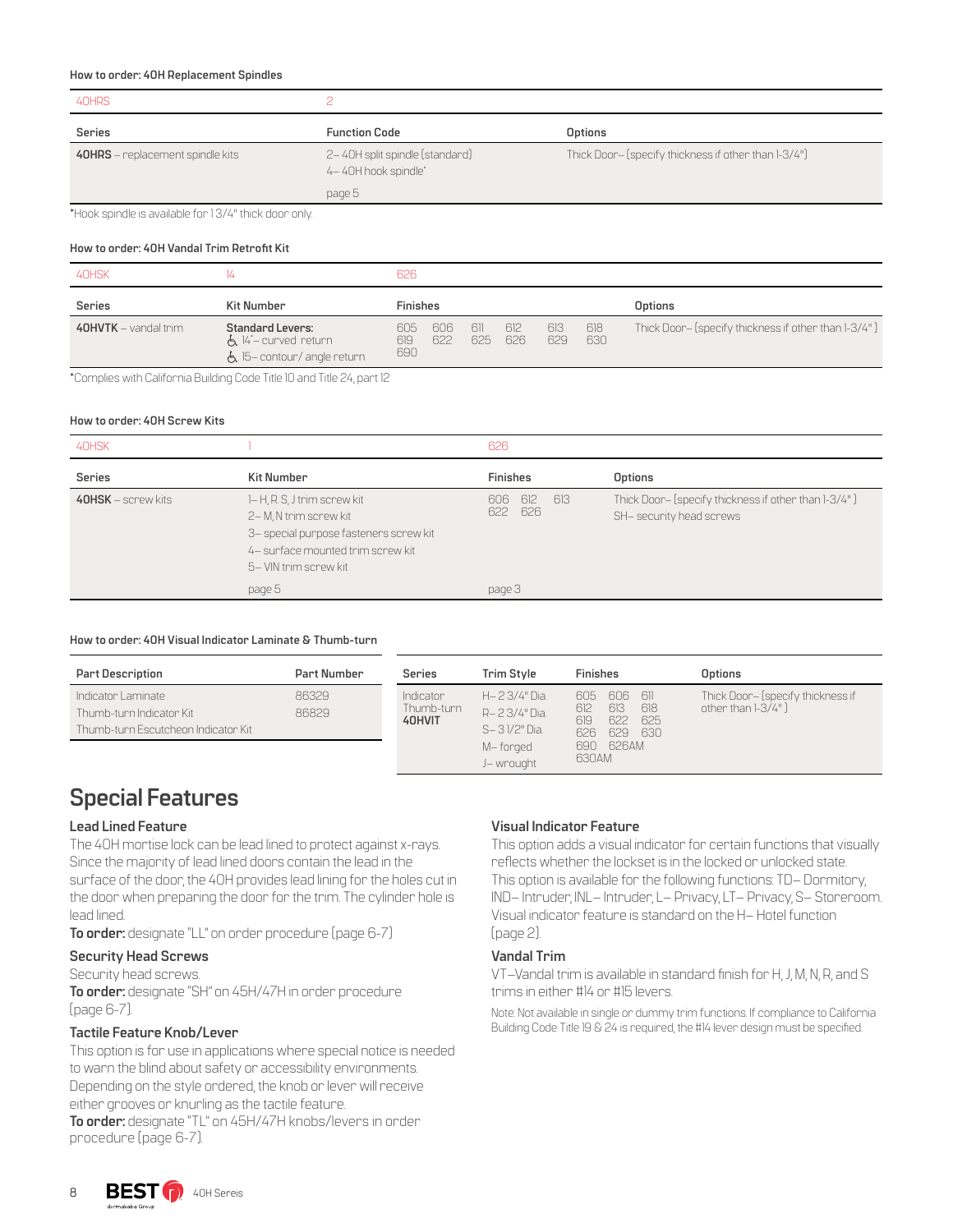

# **Service Equipment**

# **ED211 Mortise Cylinder Wrench**

The BEST mortise cylinder wrench and test handle is an essential dual-purpose tool. It is used primarily to install or remove BEST mortise cylinders without marring the cylinder surface finish. The single end may be used to test the lock operation, as well as aligning the throw pins. **To order specify:** ED211 mortise cylinder wrench.

# **ED212 Mortise Cylinder Cam Assembly Tool**

Mortise cylinder cams are quickly changed with the use of this tool. Approx. length 1-3/4".

**To order specify:** ED212 assembly tool.

### **ED221 Mortise Cylinder Thread Repair Die**

Tool for rethreading 1-5/32" diameter cylinders. To order specify: ED221 thread repair die. ED225 Hole Tap for 1-5/32" Mortise Cylinder Tap tool used to rethread housing threads for 1E Mortise Cylinders. **To order specify:** ED225 hole tap.

# **KD316 Spanner Wrench (C54466)**

All "H" locksets require the use of the KD316 spanner wrench for door mounting. This tool is include with every (10) locksets ordered. **To order specify:** KD316 spanner wrench.

# **Hand of Door**



# **Mortise Sample Specifications**

# **A. Locksets and Latchsets:**

[BEST] - [\_\_\_\_\_\_\_\_\_\_\_.] [\_\_\_\_\_\_\_\_\_\_.]

- 1. Base Specification: BEST components as listed in Hardware Schedule per Article 3.05.
- 2. Locksets and latchsets of other acceptable manufacturers must conform to the requirements of Subparagraphs 3 and 4.
- 3. Mortise Type:
- A. Locksets shall be tested and approved by BHMA for ANSI A156.13, Series 1000, Operational Grade 1, Extra-Heavy Duty, Security Grade 2 and be UL10C
- B. Locksets shall be mortise type with solid 3/4 inch throw one-piece radiused latchbolt made of self-lubricating stainless steel. Deadbolt functions shall be one inch projection stainless steel construction. Both deadbolt and latchbolt to extend into lock case with reinforcing a minimum of 3/8 inch when fully extended.
- C. Knobs to be [\_\_\_\_\_\_\_] design. Levers to be [\_\_\_\_\_\_\_] design.
- D. Furnish locksets and latchsets with sufficient strike lip to protect door trim.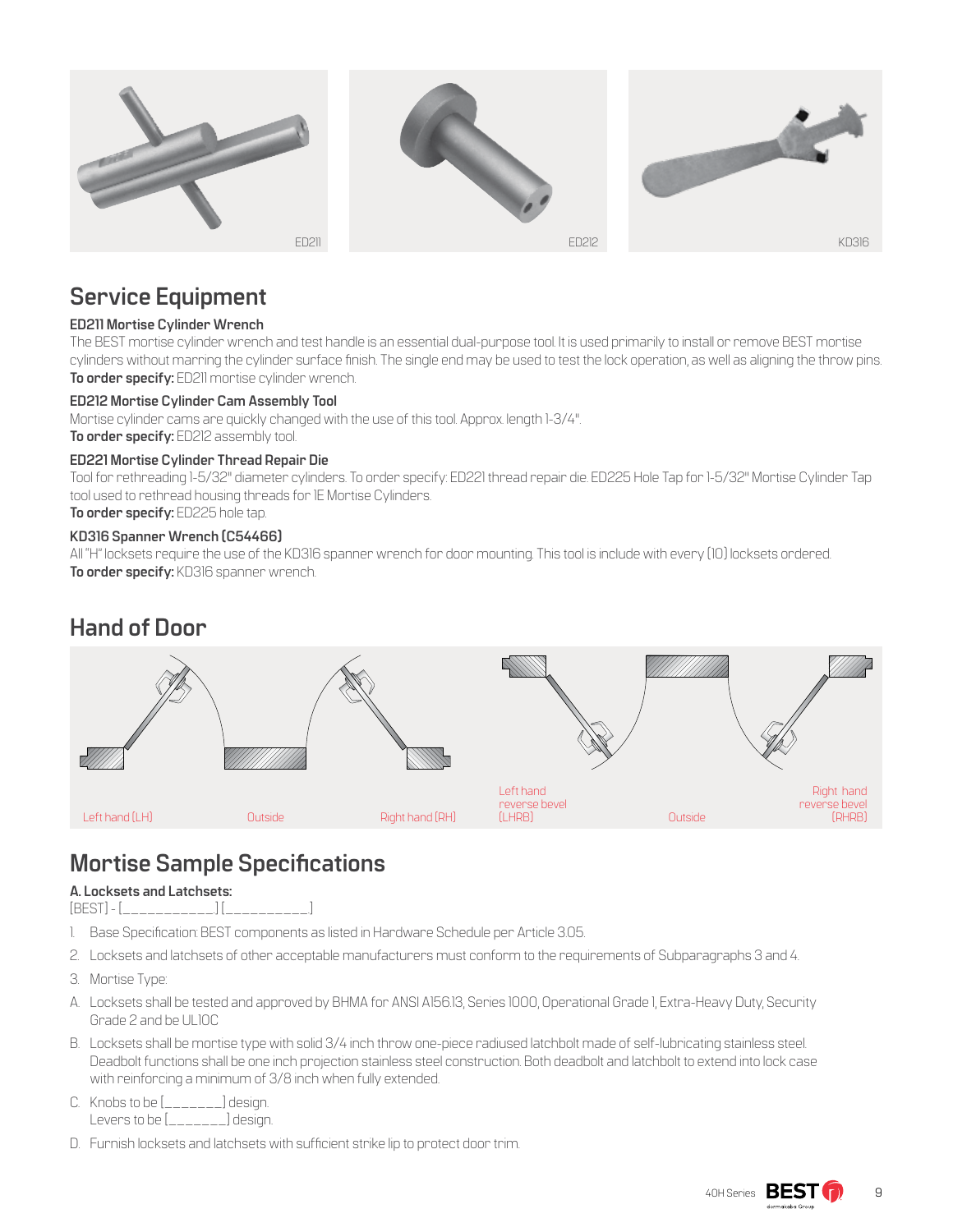- E. Provide locksets with 7 pin [BEST] interchangeable core cylinders. [All mortise cylinders shall have a concealed internal set screw for securing the cylinder to the lockset. The internal set screw will be accessible only by removing the core from the cylinder body with a control key]
- F. All mortise locksets and latchsets must conform to ANSI A156.13, Series 1000, Operational Grade 1 [Security Grade 2 for locksets in security areas] and be listed by UL. [High Security Option: All mortise locksets must conform to ANSI A156.13, Series 1000, Operational Grade 1, Security Grade 1 and listed by UL, and must include interchangeable core cylinders which conform to High Security Cylinder requirements of UL 437.]
- G. Locksets must fit ANSI A115.1 door preparation.
- H. Locksets and latchsets to have self-aligning through-bolted trim.
- I. Locksets and latchsets must have the ability to change handing without opening case.
- J. Auxiliary latch to be made of one-piece self-lubricating stainless steel.
- K. Locksets must be available with tactile or knurled knobs or levers for identification of hazardous areas.
- L. Lever handles must be of forged or cast brass, bronze or stainless steel construction and conform to ANSI A117.1.

# **Subparagraphs m through r describe quality features of BEST mortise locksets which may or may not be available from other lock manufacturers. Edit accordingly.**

- M. [Spindle to be such that if forced it will twist first, then break, thus preventing forced entry.]
- N. [Knobs and levers to be operated with a roller bearing spindle hub mechanism.]
- O. [Permanent core face must be the same finish as the lockset finish.]
- P. Cylinder retaining screw, auxiliary latch, and strike must be non-handed.]
- Q. [Locking toggle on face of door must clearly indicate whether mortise lock is in the "locked" or "unlocked" state.]
- R. [Cover and armored front must interlock at the latch, preventing the cover from spreading or bowing while under duress.]

# **Subparagraphs s through x describe quality features of BEST mortise locksets which may or may not be available from other lock manufacturers. Subparagraphs s, t, and u should remain as a group, and subparagraphs v, w, and x should remain as a group. Choose either s-u or v-x, but not both groups.**

- S. [Mortise lock to offer a complete lock (including trim) with the ability to be configured in the field to any of the following ANSI functions: F01, F04, F05, F07, F31.]
- T. [Mortise lock to offer a complete lock (including trim) with the ability to be configured in the field to any of the following ANSI functions: F19, F13]
- U. [Mortise lock to offer a complete lock (including trim) with the ability to be configured in the field to any of the following ANSI functions: F12, F20]
- V. [Mortise lock to offer a multi-function case with the ability to be configured in the field to any of the following ANSI functions: F01, F04, F05, F07, F09, F30, F31, F32.]
- W. [Mortise lock to offer a multi-function case with the ability to be configured in the field to any of the following ANSI functions: F13, F19, F33.]
- X. [Mortise lock to offer a multi-function case with the ability to be configured in the field to any of the following ANSI functions: F12, F15, F20]

# **40H Series - Standard Knob & Trims**



Knob- 4 Rose - H



Knob- 4 Rose - R



Knob- 4 Rose - S



Knob- 4 Escutcheon - J



Knob- 4 Escutcheon - N

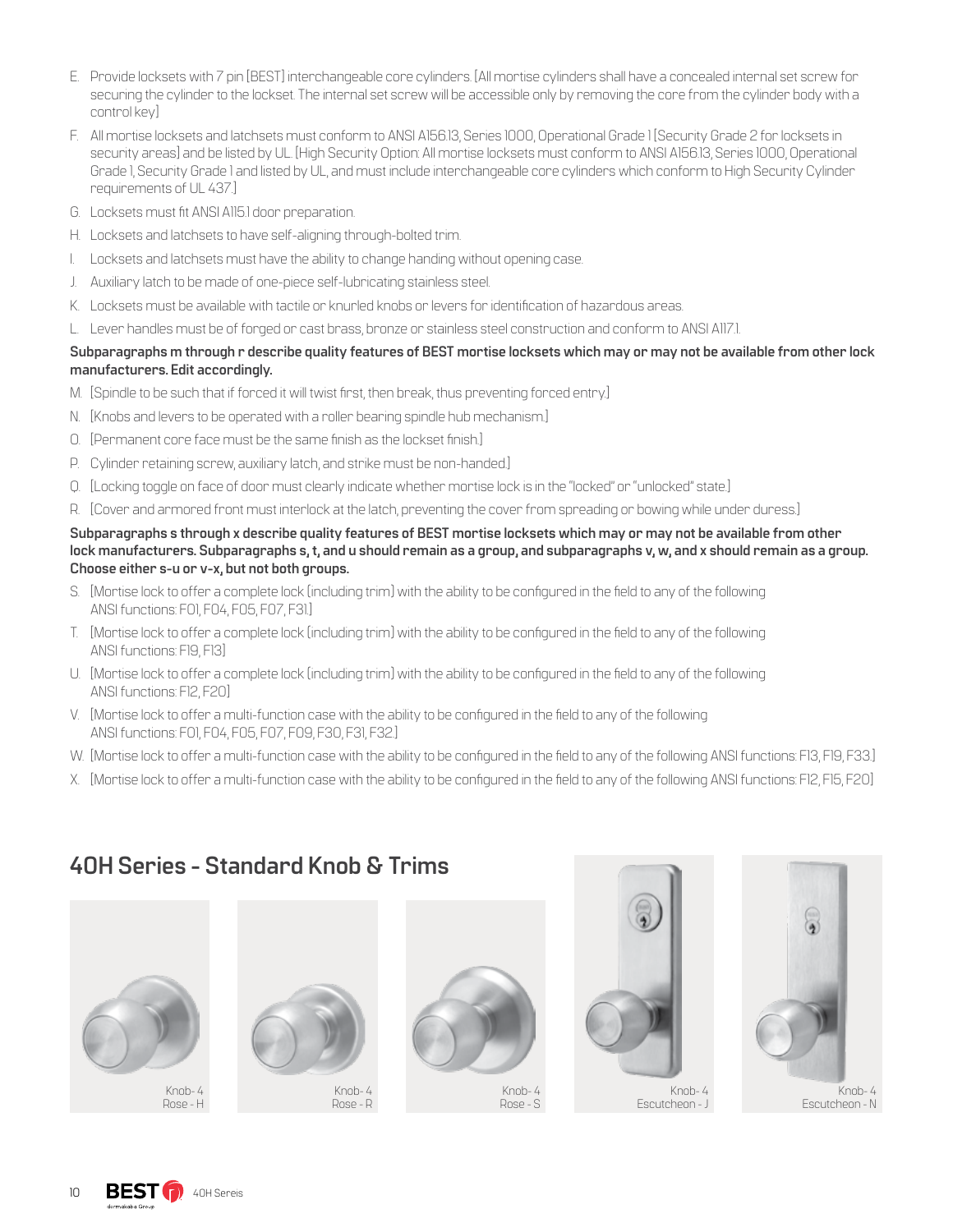# **40H Series - Standard Lever & Trims**













Lever- 15 Rose - S



Lever- 12 Rose - H



Lever- 16 Rose - H

Lever- 12 Rose - R

Lever- 16 Rose - R

















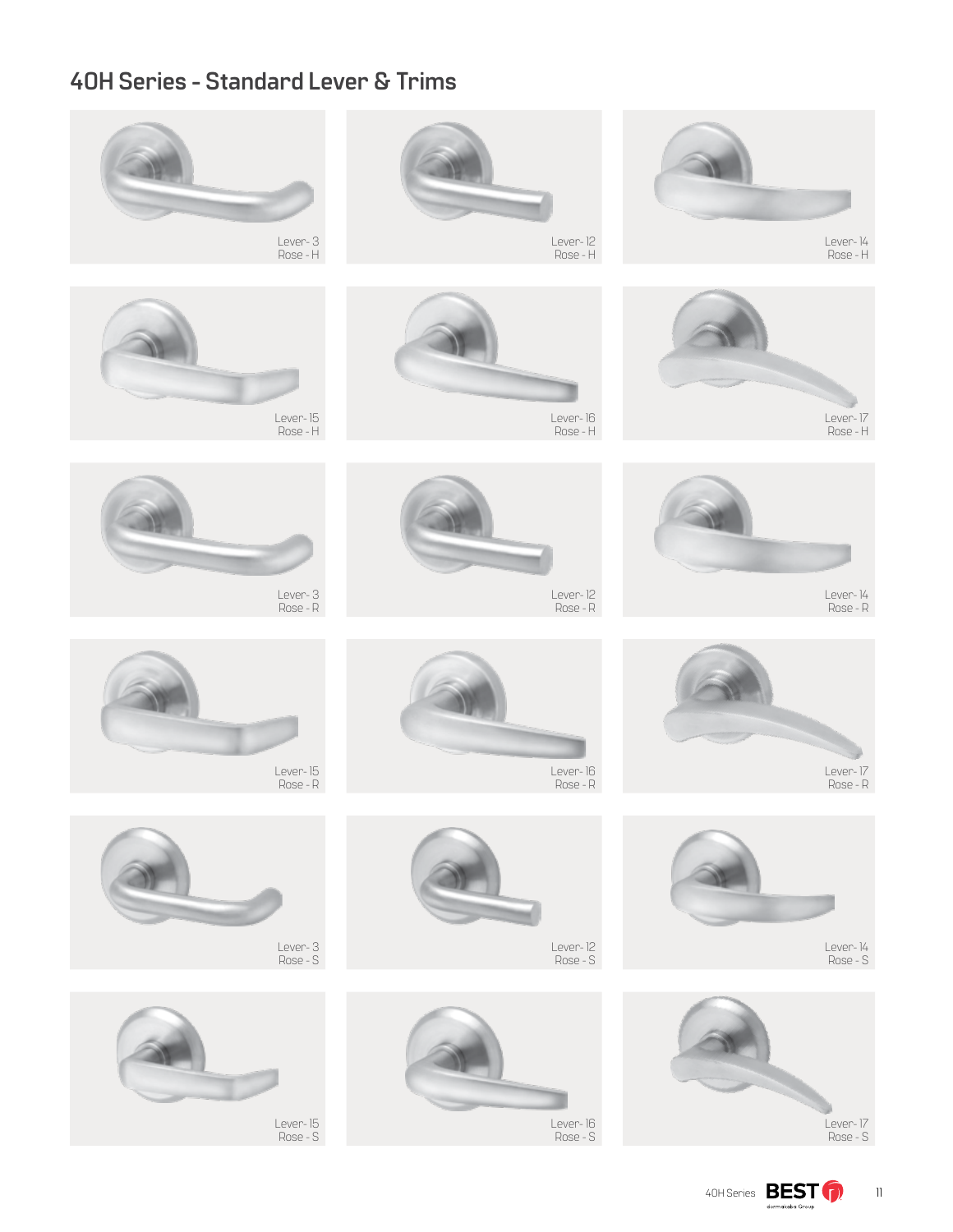# **40H Series - Standard Lever & Trims**



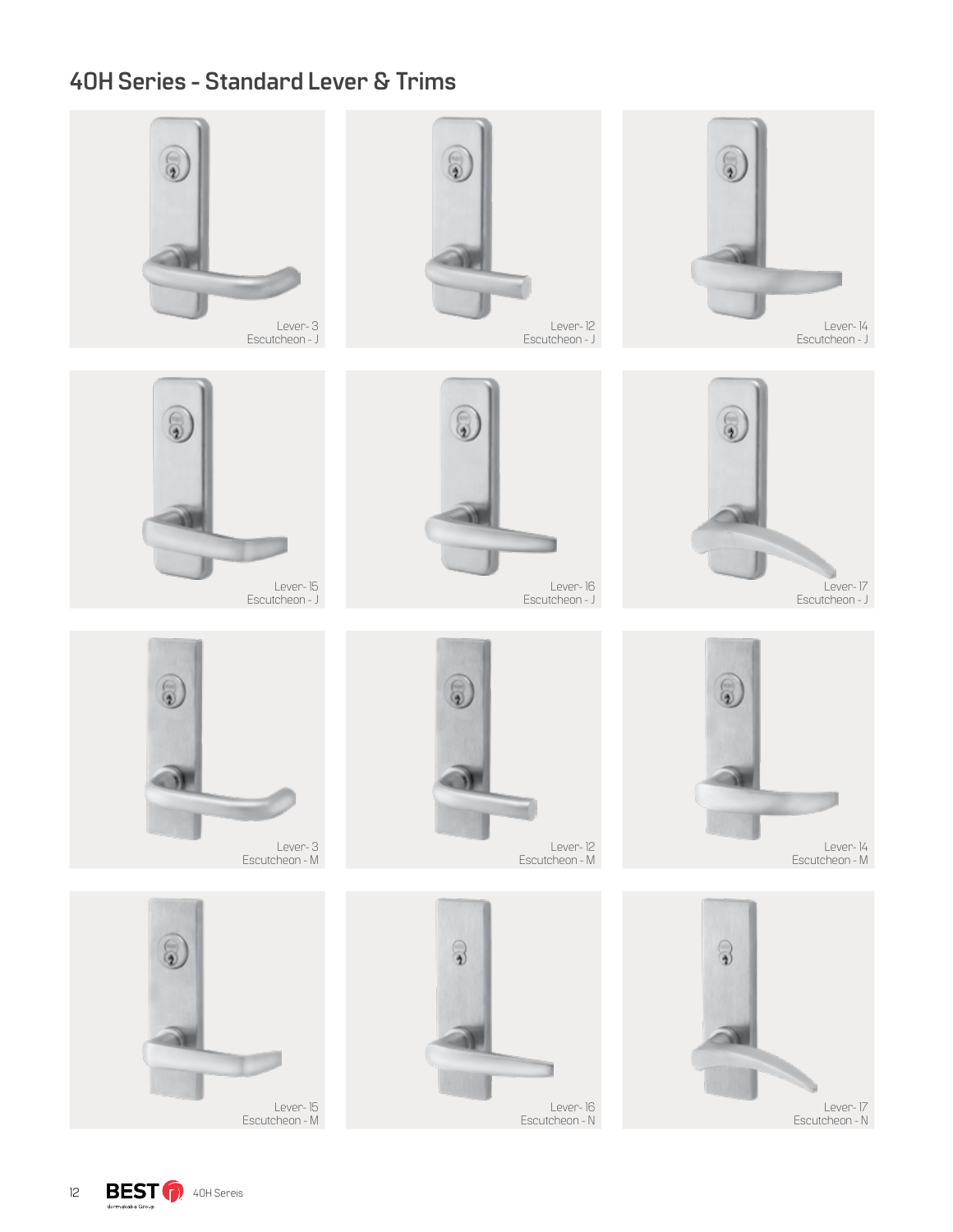# **40H Series - Standard Lever & Trims**

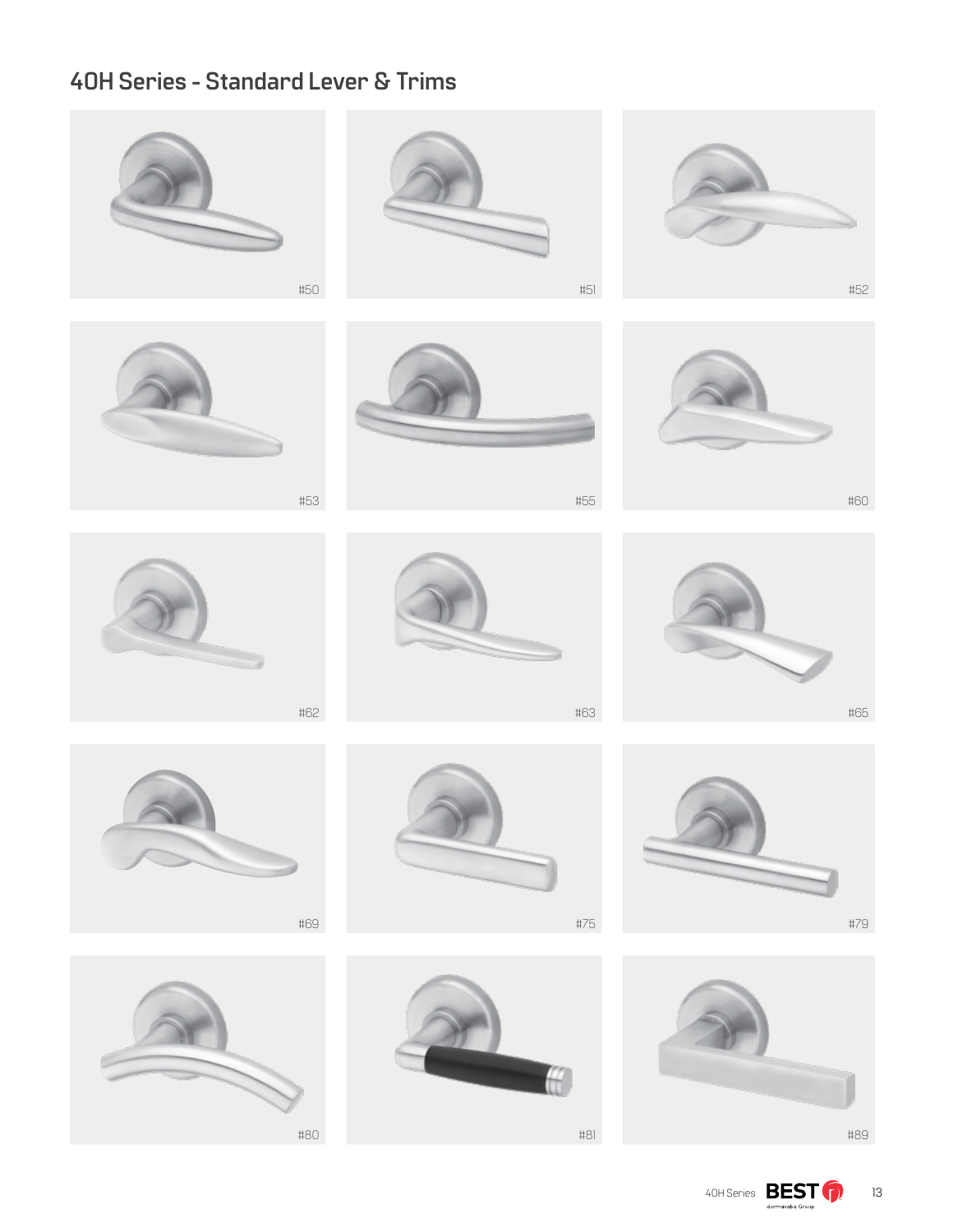## **Functions**

|                               | <b>Description</b>                                                                                                                               |                                                                                                                                                     | <b>Outside Lever or Knob</b>                                                                                     | Inside Knob/Lever                                                                        |                     |                    |
|-------------------------------|--------------------------------------------------------------------------------------------------------------------------------------------------|-----------------------------------------------------------------------------------------------------------------------------------------------------|------------------------------------------------------------------------------------------------------------------|------------------------------------------------------------------------------------------|---------------------|--------------------|
| Function & Diag<br>[ANSI No.] | Latch operated by                                                                                                                                | Deadbolt operated by                                                                                                                                | Locked by                                                                                                        | Unlocked by                                                                              | Locked by           | Unlocked by        |
| Single keyed                  |                                                                                                                                                  |                                                                                                                                                     |                                                                                                                  |                                                                                          |                     |                    |
| Office [A] FO4<br>Œ           | Rotating inside lever<br>Rotating outside lever-<br>only when locking toggle<br>is in unlocked position<br>Turning key in outside<br>cylinder.   | N/A                                                                                                                                                 | Placing locking toggle<br>in locked position                                                                     | Placing locking toggle in<br>unlocked position                                           | Cannot<br>be locked | Always<br>unlocked |
| Office [AB] F20               | Rotating inside lever,<br>Rotating outside lever-<br>only when locking toggle<br>is in unlocked position,<br>Turning key in outside<br>cvlinder. | Turning key in outside<br>cylinder<br>Inside turn lever<br>Inside lever retracts<br>deadbolt and latch<br>simultaneously.                           | Placing locking toggle in<br>locked position,<br>Projecting dead-bolt by<br>key or turning inside turn<br>lever. | Turning key in outside<br>cylinder and placing<br>locking toggle in unlocked<br>position | Cannot<br>be locked | Always<br>unlocked |
| Office [AT] F04               | Rotating inside lever,<br>Rotating outside lever<br>only when unlocked by<br>key or turn lever.<br>Turning key in outside<br>cylinder.           | N/A                                                                                                                                                 | Turning inside turn lever<br>Turn key in outside<br>cylinder.                                                    | Turning inside turn lever<br>Turning key in outside<br>cylinder                          | Cannot<br>be locked | Always<br>unlocked |
| Storeroom [D] F07             | Rotating inside lever<br>Turning key in outside<br>cylinder.                                                                                     | N/A                                                                                                                                                 | Always locked                                                                                                    | Cannot be unlocked                                                                       | Cannot<br>be locked | Always<br>unlocked |
| Hotel (H) F15                 | Rotating inside lever,<br>Turning key in outside<br>cylinder.                                                                                    | Turning inside turn lever<br>Turning emergency key<br>in O/S cylinder. (Rotating<br>inside lever retracts<br>deadbolt and latch<br>simultaneously.) | Always locked                                                                                                    | Cannot be unlocked                                                                       | Cannot<br>be locked | Always<br>unlocked |
| Hotel (HJ) F15                | Rotating inside lever<br>Turning key in outside<br>cylinder.                                                                                     | Turning inside turn lever<br>Turning emergency key<br>in O/S cylinder. (Rotating<br>inside lever retracts<br>deadbolt and latch<br>simultaneously.) | Always locked                                                                                                    | Cannot be unlocked                                                                       | Cannot<br>be locked | Always<br>unlocked |
| Classroom (R) F05             | Rotating inside lever<br>Rotating outside lever<br>only when unlocked<br>by key<br>Turning key in outside<br>cylinder.                           | N/A                                                                                                                                                 | Turning key in outside<br>cylinder                                                                               | Turning key in outside<br>cylinder                                                       | Cannot<br>be locked | Always<br>unlocked |

NOTE: The latchbolt is deadlocked with an auxiliary deadlatch. (H) F15 & (HJ) F15 - Throwing deadbolt blocks out all keys except "ER" key.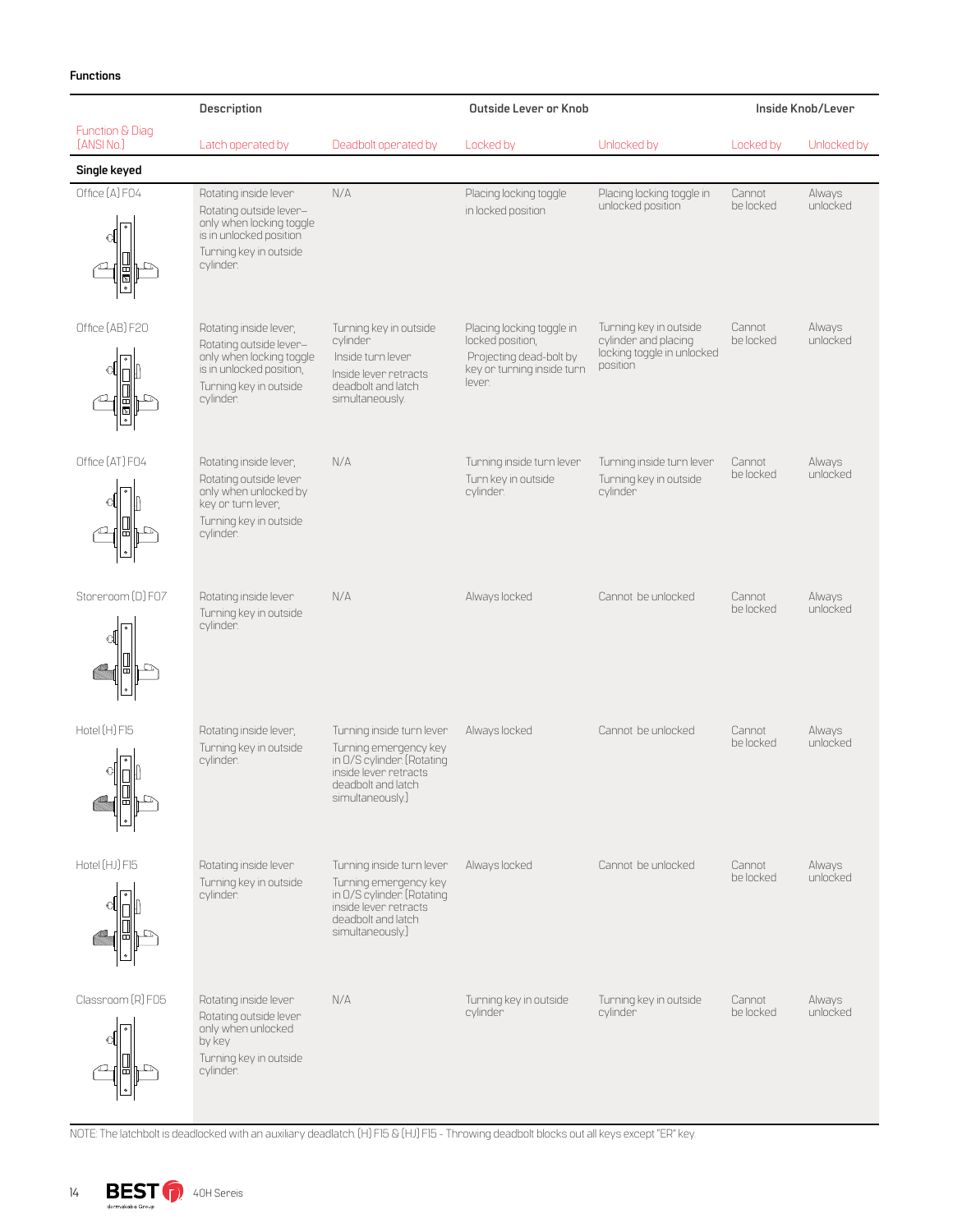|                                                           | <b>Description</b>                                                                                                                                                                             |                                                                                                                                                                                                         | Outside Lever or Knob                                                                                         | Inside Knob/Lever                                                                         |                     |                    |
|-----------------------------------------------------------|------------------------------------------------------------------------------------------------------------------------------------------------------------------------------------------------|---------------------------------------------------------------------------------------------------------------------------------------------------------------------------------------------------------|---------------------------------------------------------------------------------------------------------------|-------------------------------------------------------------------------------------------|---------------------|--------------------|
| Function & Diag.<br>[ANSI No.]                            | Latch operated by                                                                                                                                                                              | Deadbolt operated by                                                                                                                                                                                    | Locked by                                                                                                     | Unlocked by                                                                               | Locked by           | Unlocked by        |
| Single keyed (continued)                                  |                                                                                                                                                                                                |                                                                                                                                                                                                         |                                                                                                               |                                                                                           |                     |                    |
| Classroom Holdback<br>[RHB]F06<br>$\overline{\cdot}$<br>ଶ | Rotating inside lever<br>Turning key in outside<br>cylinder<br>O/S lever except when<br>locked by outside key<br>Latchbolt held retracted<br>by turning O/S key while<br>holding up I/S lever. | N/A<br>The latchbolt is deadlocked with an auxiliary deadlatch                                                                                                                                          | Turning key in outside<br>cvlinder                                                                            | Turning key in outside<br>cylinder                                                        | Cannot<br>be locked | Always<br>unlocked |
| Dormitory [T] F13                                         | Rotating inside lever<br>Rotating outside lever-<br>only when deadbolt is<br>retracted<br>Turning key in out side<br>cylinder.                                                                 | Turning key in outside<br>cylinder,<br>Inside turn lever<br>Inside lever retracts<br>deadbolt and latch<br>simultaneously.                                                                              | Turning key in outside<br>cylinder<br>Turning inside turn lever.                                              | Turning key in outside<br>cylinder<br>Turning inside turn lever.<br>Rotating inside lever | Cannot<br>be locked | Always<br>unlocked |
| Dormitory (TA) F12                                        | Rotating inside lever<br>Rotating O/S lever only<br>when locking toggle is<br>in unlocked position and<br>deadbolt is retracted.<br>Turning key in outside<br>cvlinder                         | Turning key in outside<br>cylinder<br>Turning inside turn lever.<br>[Rotating inside lever]<br>retracts deadbolt and<br>latch simultaneously.)                                                          | Placing locking toggle in<br>locked position<br>Projecting deadbolt by<br>key or turning inside turn<br>leven | Turning key in outside<br>cylinder and placing<br>locking toggle in unlocked<br>position  | Cannot<br>be locked | Always<br>unlocked |
| Dormitory (TD)                                            | Rotating inside lever<br>Turning key in outside<br>cylinder.                                                                                                                                   | Turning inside turn lever<br>Rotating inside lever<br>retracts deadbolt and<br>latch simultaneously.)<br>Turning key in outside<br>cylinder.<br>The latchbolt is deadlocked with an auxiliary deadlatch | Always locked                                                                                                 | Cannot be unlocked                                                                        | Cannot<br>be locked | Always<br>unlocked |

#### **Non-keyed**



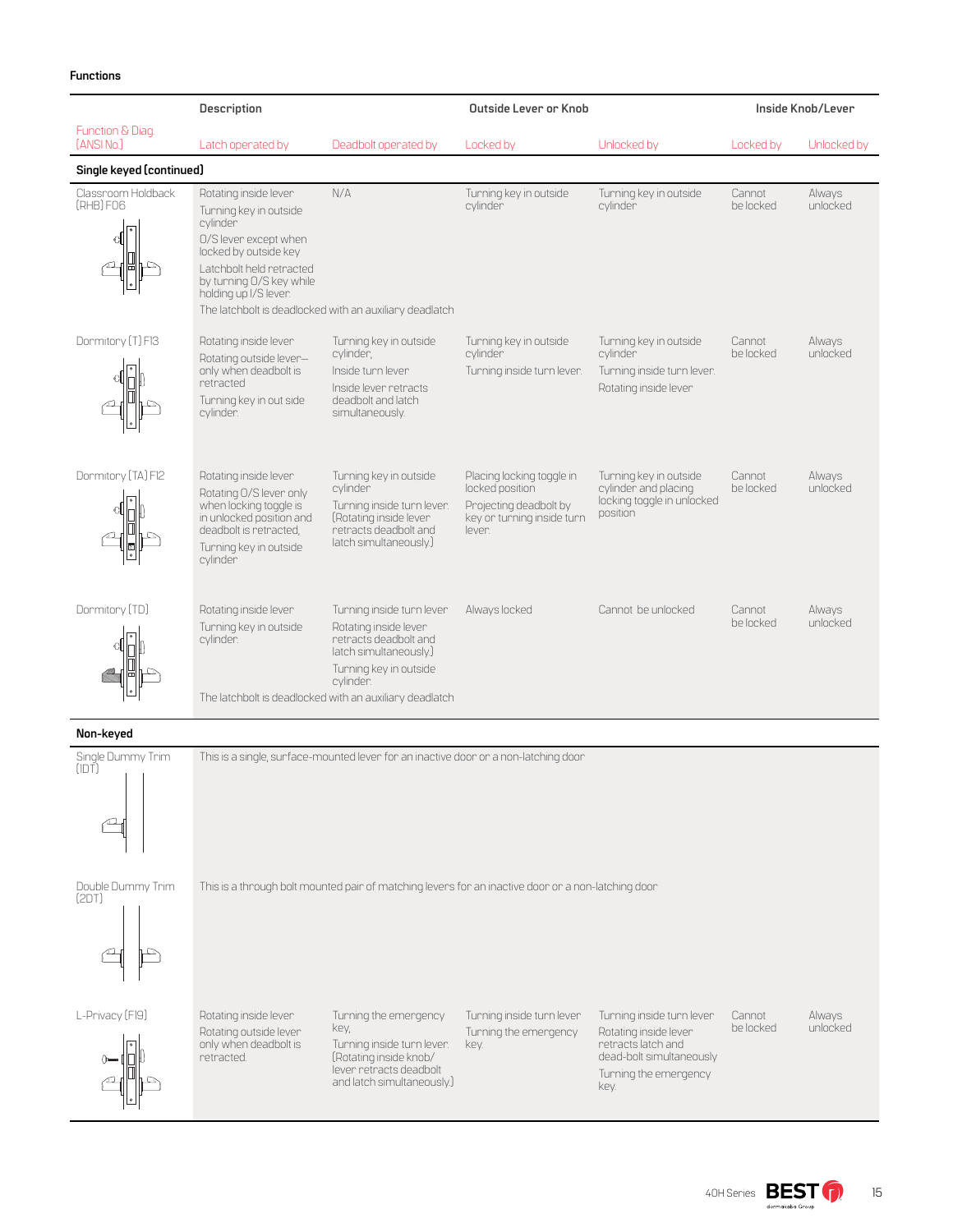## **Functions**

|                                | <b>Description</b>                                                                                                                                                                                          |                                                                                                                                  | <b>Outside Lever or Knob</b>                                              | Inside Knob/Lever                                                                                                                                                                        |                                                    |                                                    |
|--------------------------------|-------------------------------------------------------------------------------------------------------------------------------------------------------------------------------------------------------------|----------------------------------------------------------------------------------------------------------------------------------|---------------------------------------------------------------------------|------------------------------------------------------------------------------------------------------------------------------------------------------------------------------------------|----------------------------------------------------|----------------------------------------------------|
| Function & Diag.<br>[ANSI No.] | Latch operated by                                                                                                                                                                                           | Deadbolt operated by                                                                                                             | Locked by                                                                 | Unlocked by                                                                                                                                                                              | Locked by                                          | Unlocked by                                        |
| Single keyed (continued)       |                                                                                                                                                                                                             |                                                                                                                                  |                                                                           |                                                                                                                                                                                          |                                                    |                                                    |
| LT-Privacy                     | Rotating inside lever<br>Rotating outside lever-<br>only when turn knob is<br>unlocked                                                                                                                      | N/A                                                                                                                              | Turning inside turn lever<br>Turning the emergency<br>key.                | Turning inside turn lever.<br>Rotating inside lever,<br>Turning the emergency<br>key.                                                                                                    | Cannot<br>be locked                                | Always<br>unlocked                                 |
| N-Passage [FOI]                | Rotating inside or outside N/A<br>lever                                                                                                                                                                     |                                                                                                                                  | Cannot be locked                                                          | Cannot be unlocked                                                                                                                                                                       | Cannot<br>be locked                                | Cannot<br>be locked                                |
| NX-Exit [F31]                  | Rotating inside lever                                                                                                                                                                                       | N/A<br>The latchbolt is deadlocked with an auxiliary deadlatch                                                                   | Always Fixed                                                              | Cannot be locked                                                                                                                                                                         | Cannot<br>be locked                                | Always<br>unlocked                                 |
| Double keyed                   |                                                                                                                                                                                                             |                                                                                                                                  |                                                                           |                                                                                                                                                                                          |                                                    |                                                    |
|                                |                                                                                                                                                                                                             | N/A                                                                                                                              |                                                                           |                                                                                                                                                                                          |                                                    |                                                    |
| Entrance (*C-Public)<br>F09    | Rotating inside lever,<br>Rotating outside lever<br>only when unlocked by<br>key in inside cylinder<br>Turning key in outside<br>cylinder only.                                                             |                                                                                                                                  | Turning key in inside<br>cylinder                                         | Turning key in inside<br>cylinder<br>The latchbolt is deadlocked with an auxiliary deadlatch. When required, inside cylinder may be combinated to operate by master key only             | Cannot<br>be locked                                | Always<br>unlocked                                 |
| Holdback (CHB)                 | Turning outside key,<br>Rotating outside lever<br>only when unlocked by<br>key in inside cylinder<br>Inside lever<br>Latchbolt held retracted<br>by turning inside key while<br>holding up on inside lever. | N/A<br>The latchbolt is deadlocked with an auxiliary deadlatch                                                                   | Turning key in inside<br>cylinder                                         | Turning key in inside<br>cylinder                                                                                                                                                        | Cannot<br>be locked                                | Always<br>unlocked                                 |
| Communicating [G] FI4]         | Latch operated from<br>either side only when the<br>deadbolt is retracted.                                                                                                                                  | Turning key in outside or<br>inside cylinder                                                                                     | Turning key in inside or<br>outside cylinder                              | Turning key in inside or<br>outside cylinder                                                                                                                                             | Turning key<br>in inside<br>or outside<br>cylinder | Turning key<br>in inside<br>or outside<br>cylinder |
| Intruder (IND) F33             | Turning key in inside or<br>outside cylinder<br>Rotating outside lever<br>when deadbolt is<br>retracted<br>Rotating inside lever.                                                                           | Turning key in outside or<br>inside cylinder<br>Rotating inside<br>lever [Retracts the<br>deadbolt and latch<br>simultaneously). | Extending the deadbolt<br>by turning key in inside<br>or outside cylinder | Retracting the deadbolt<br>by turning key in inside<br>or outside cylinder<br>Rotating inside<br>lever [Retracts the<br>deadbolt and latch<br>simultaneously).                           | Cannot<br>be locked                                | Always<br>unlocked                                 |
| Intruder (INL) F32             | Rotating inside lever<br>Rotating outside lever<br>only when unlocked by<br>inside or outside key<br>Turning key in inside or<br>outside cylinder.                                                          | N/A                                                                                                                              | Turning key in inside<br>or outside cylinder                              | Turning key in inside<br>or outside cylinder<br>The latchbolt is deadlocked with an auxiliary deadlatch. When required, inside cylinder may be combinated to operate by master key only. | Cannot<br>be locked                                | Always<br>unlocked                                 |

\*ATTENTION: Locksets that secure both sides of the door are controlled by building codes and the Life Safety Code®. In an emergency exit situation, failure to quickly unlock the inside lever could be hazardous or even fatal.

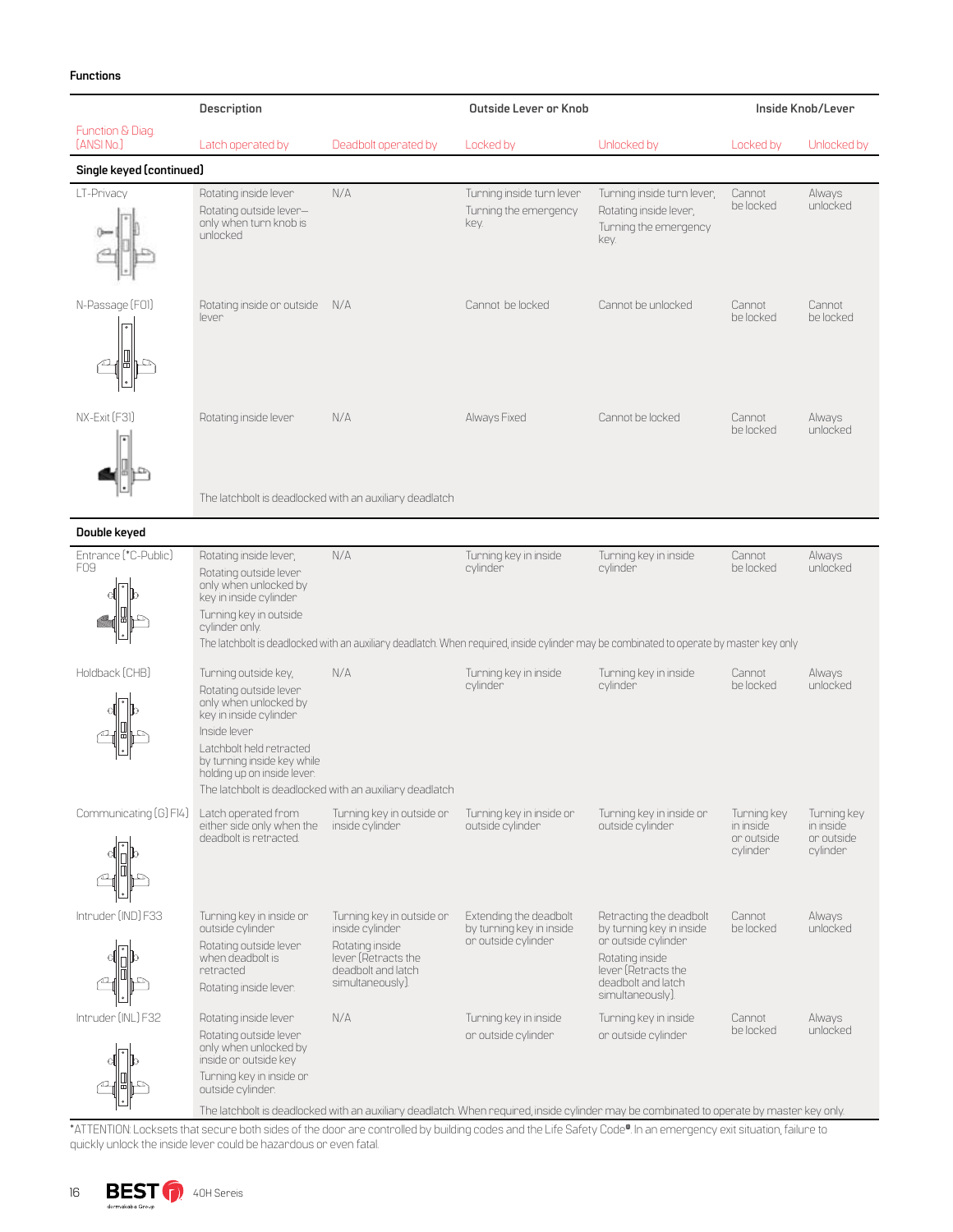|                                               | Description                                                                                                                                                                           |                                                                                                                               | Outside Lever or Knob                                                                                                       | Inside Knob/Lever                                                                                                                                              |                           |                            |
|-----------------------------------------------|---------------------------------------------------------------------------------------------------------------------------------------------------------------------------------------|-------------------------------------------------------------------------------------------------------------------------------|-----------------------------------------------------------------------------------------------------------------------------|----------------------------------------------------------------------------------------------------------------------------------------------------------------|---------------------------|----------------------------|
| Function & Diag.<br>[ANSI No.]                | Latch operated by                                                                                                                                                                     | Deadbolt operated by                                                                                                          | Locked by                                                                                                                   | Unlocked by                                                                                                                                                    | Locked by                 | Unlocked by                |
| Double keyed (continued)                      |                                                                                                                                                                                       |                                                                                                                               |                                                                                                                             |                                                                                                                                                                |                           |                            |
| Intruder (INA) F34<br>ત                       | Turning key in inside or<br>outside cylinder.<br>Rotating outside lever<br>when deadbolt is<br>retracted, Rotating inside<br>lever                                                    | Turning key in outside<br>or inside cylinder<br>Rotating inside lever<br>[Retracts the deadbolt and<br>latch simultaneously). | Extending the deadbolt<br>by turning key in inside<br>or outside cylinder                                                   | Retracting the deadbolt<br>by turning key in inside<br>or outside cylinder<br>Rotating inside<br>lever [Retracts the<br>deadbolt and latch<br>simultaneously). | Cannot<br>be locked       | Always<br>unlocked         |
|                                               |                                                                                                                                                                                       |                                                                                                                               |                                                                                                                             | The latchbolt is deadlocked with an auxiliary deadlatch. When required, inside cylinder may be combinated to operate by master key only.                       |                           |                            |
| Storeroom [*W] F30                            | Turning key in inside or<br>outside cylinder                                                                                                                                          | N/A                                                                                                                           | Always locked                                                                                                               | Cannot be locked                                                                                                                                               | Always<br>unlocked        | Cannot<br>be locked        |
|                                               |                                                                                                                                                                                       |                                                                                                                               |                                                                                                                             | The latchbolt is deadlocked with an auxiliary deadlatch. When required, inside cylinder may be combinated to operate by master key only.                       |                           |                            |
| Storeroom [*S] F35                            | Rotating inside lever<br>Rotating outside lever<br>only when locking toggle<br>is in unlocked position<br>and deadbolt is retracted.<br>Turning key in inside or<br>outside cylinder. | Turning key in inside<br>or outside cylinder                                                                                  | Placing locking toggle<br>in locked position                                                                                | Turning key in outside<br>cylinder or inside<br>cylinder and placing<br>locking toggle in<br>unlocked position                                                 | Extending the<br>deadbolt | Retracting<br>the deadbolt |
| <b>Deadlocks</b>                              |                                                                                                                                                                                       |                                                                                                                               |                                                                                                                             |                                                                                                                                                                |                           |                            |
| Deadlock (AD) F17                             | N/A                                                                                                                                                                                   | Turning key in outside<br>cylinder<br>Turning inside turn<br>lever.                                                           | N/A                                                                                                                         | N/A                                                                                                                                                            | N/A                       | N/A                        |
| Classroom Deadlock<br>$[RD]$ $F29$<br>⊺∙<br>d | N/A                                                                                                                                                                                   | Turning key in outside<br>cylinder<br>Turning inside turn<br>lever.*                                                          | N/A                                                                                                                         | N/A                                                                                                                                                            | N/A                       | N/A                        |
|                                               |                                                                                                                                                                                       |                                                                                                                               | *Function RD-the inside turn knob retracts deadbolt but will not project it. (Specify hand of door.) Only for 1-3/4" doors. |                                                                                                                                                                |                           |                            |
| YD-Deadlock F18                               | N/A                                                                                                                                                                                   | Turning key in outside<br>cylinder only                                                                                       | N/A                                                                                                                         | N/A                                                                                                                                                            | N/A                       | N/A                        |
| WD-Deadlock F16                               | N/A                                                                                                                                                                                   | Turning key in outside<br>or inside cylinder                                                                                  | N/A                                                                                                                         | N/A<br>The latchbolt is deadlocked with an auxiliary deadlatch. When required, inside cylinder may be combinated to operate by master key only.                | N/A                       | N/A                        |
|                                               | *ATTENTION: Locksets that secure both sides of the door are controlled by building codes and the Life Safety Code® In an emergency exit situation failure to                          |                                                                                                                               |                                                                                                                             |                                                                                                                                                                |                           |                            |

\*ATTENTION: Locksets that secure both sides of the door are controlled by building codes and the Life Safety Code®. In an emergency exit situation, failure to quickly unlock the inside lever could be hazardous or even fatal.

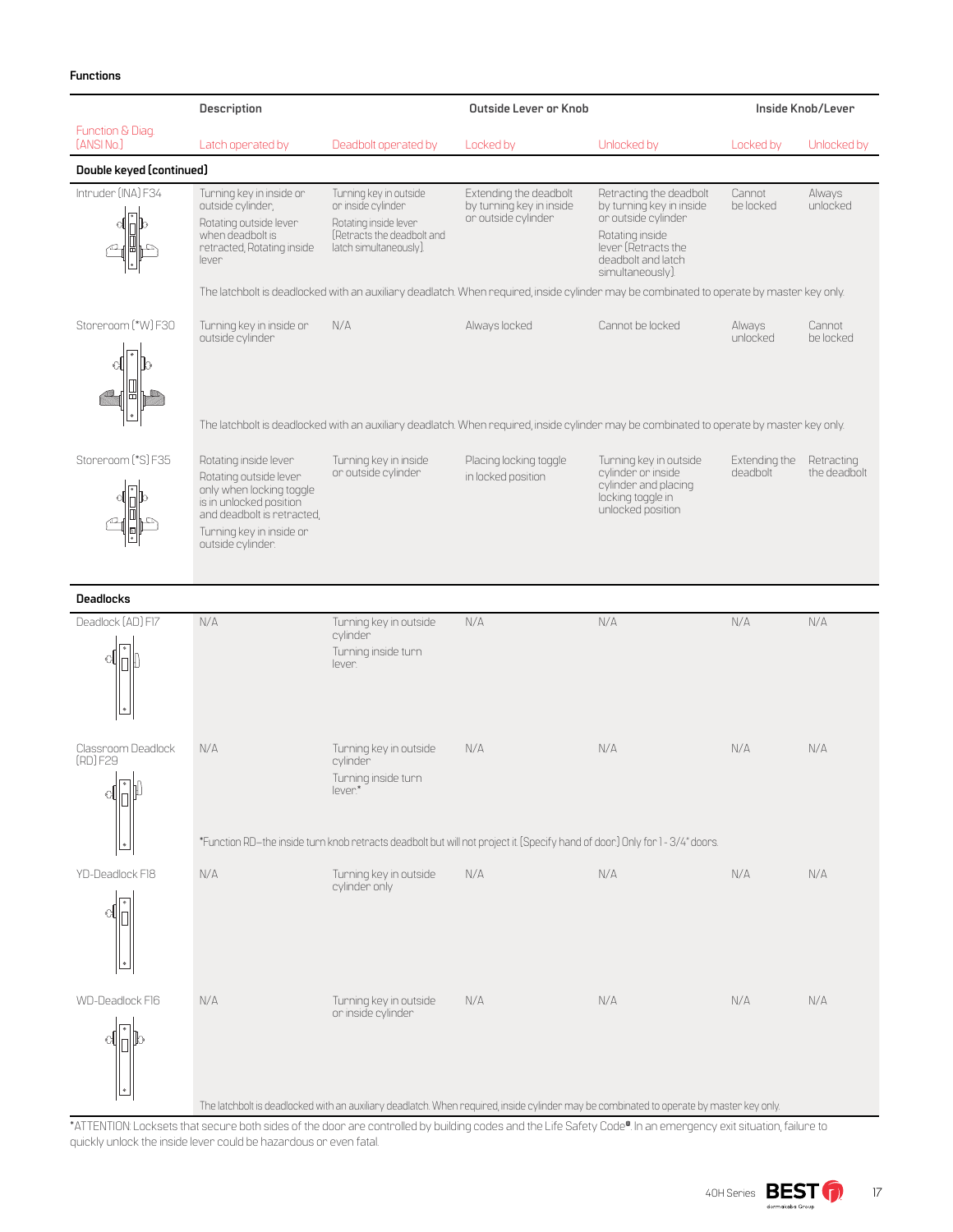#### **Functions**

|                                                                   | <b>Description</b>                                                                                                                                                                                       |                                                                | Outside Lever or Knob | Inside Knob/Lever     |                     |                    |
|-------------------------------------------------------------------|----------------------------------------------------------------------------------------------------------------------------------------------------------------------------------------------------------|----------------------------------------------------------------|-----------------------|-----------------------|---------------------|--------------------|
| Function & Diag.<br>[ANSIN <sub>o.</sub> ]                        | Latch operated by                                                                                                                                                                                        | Deadbolt operated by                                           | Locked by             | Unlocked by           | Locked by           | Unlocked by        |
| <b>Special</b>                                                    |                                                                                                                                                                                                          |                                                                |                       |                       |                     |                    |
| Classroom (XR)<br>$\mathbb{C}[\left.\rule{0pt}{10pt}\right]$<br>同 | Rotating inside lever<br>Turning key in outside<br>cylinder.                                                                                                                                             | N/A                                                            | N/A                   | N/A                   | Cannot<br>be locked | Always<br>unlocked |
| Classroom Holdback<br>$(*XRHB)F09$<br>ᢛ<br>d<br>la                | Rotating inside lever,<br>Turning key in outside<br>cylinder.<br>Latchbolt held retracted<br>by turning O/S key while<br>holding up I/S lever<br>The latchbolt is deadlocked with an auxiliary deadlatch | N/A                                                            | N/A                   | N/A                   | Cannot<br>be locked | Always<br>unlocked |
| Storeroom [*ZD]<br>ு<br>d<br>$\bullet$                            | Turning key in outside<br>cylinder                                                                                                                                                                       | N/A<br>The latchbolt is deadlocked with an auxiliary deadlatch | Always locked         | Cannot<br>be unlocked | N/A                 | N/A                |
|                                                                   |                                                                                                                                                                                                          |                                                                |                       |                       |                     |                    |

\*ATTENTION: Locksets that secure both sides of the door are controlled by building codes and the Life Safety Code®. In an emergency exit situation, failure to quickly unlock the inside lever could be hazardous or even fatal.

# **48H/49H Series-Mortise Deadlocks**

### **Specifications**

**Case:** 0.095" cold rolled steel, 3-3/8" x 4-3/16" x 1". Steel is zinc dichromate plated for corrosion protection.

**Faceplate:** Brass or bronze material, 5-3/8" x 1-3/16" x 7/32" .

**Strike:** Brass, bronze, or stainless steel base material. **48HS1:** Flat strike supplied standard, 3-1/2" x 1-1/8" x 3/32" Fits standard door frame cut-out as specified in ANSI A115.5. **48HS2:** Lipped strike supplied as option, 4-7/8" x 1-1/4" x 3/32". Fits standard door frame cut-out as specified in ANSI A115.1.

### **Backset:** 2 3/4"

**Door Thickness:** Standard lock configuration designed for doors 1-3/4" thick. Thick door configuration available for doors up to 3" thick (specify thickness when ordering).

NOTE: "R" function not available for thick door.

**Deadbolt:** Stainless steel, I" throw

#### **Trim:**

**48H:** Cylinder and trim ring only. **49H:** M escutcheon supplied; refer to 47H specification for dimensions.

## **Finishes**:

**48H:** Available in all finishes offered for 45H. **49H:** Available in 626 only.

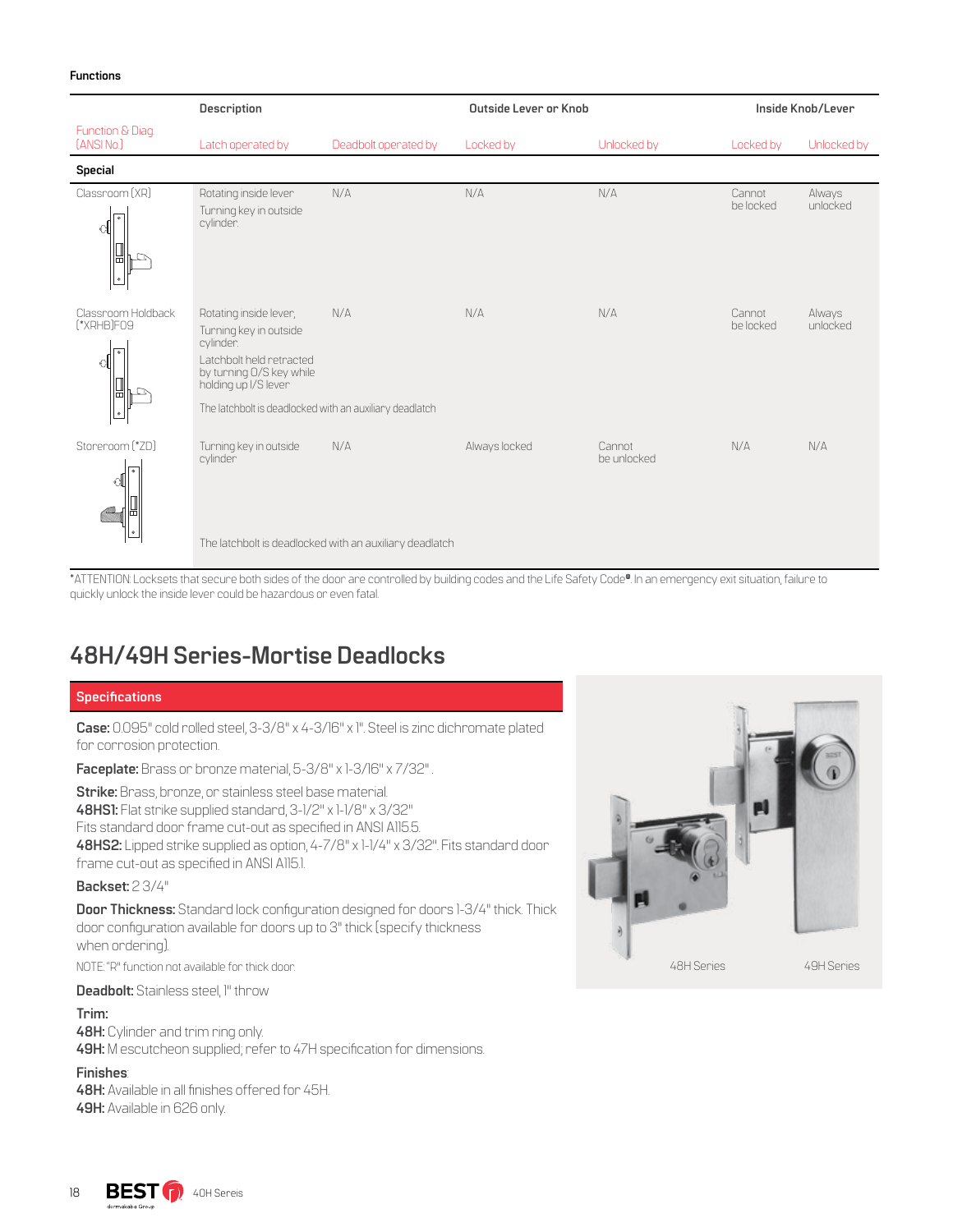### **48H/49H Function Chart**



\*ATTENTION: Locksets that secure both sides of the door are controlled by building codes and the Life Safety Code®. In an emergency exit situation, failure to quickly retract the deadbolt could be hazardous or even fatal.

NOTE: Specify the hand of door when ordering. The R function deadlock can only be used on 1 3/4" thick doors.

### **How to Order - 48H/49H Series**

| 48H                                |                                                                                                               |                                                            |                                            | 626                                                     |                                                   |
|------------------------------------|---------------------------------------------------------------------------------------------------------------|------------------------------------------------------------|--------------------------------------------|---------------------------------------------------------|---------------------------------------------------|
| <b>Series</b>                      | <b>Core Housing</b>                                                                                           | <b>Function Code</b>                                       |                                            | <b>Standard Finishes</b>                                | Options                                           |
| 48H-standard<br>49H- high security | 0-less cylinder [48H only]<br>7-7-pin housing 48H accepts all BEST<br>cores; 49H only 5C cores; 49H- 626 ONLY | K-cylinder x turn<br>L-cylinder only<br>M- double cylinder | SI-flat strike (default)<br>S2-ANSI strike | 48H<br>605 606 611 612<br>613<br>618 619 625<br>626 690 | 48H: SH- security head<br>49H: K- non UL cylinder |
|                                    |                                                                                                               | R-classroom cylinder x turn                                |                                            | 49H<br>626 ONLY                                         |                                                   |

\*\*Must specify key mark and number of keys or designate L/C for less core.

# **Standard Mortise Cylinder**

### **Standard 1E74 Mortise Cylinder**

Designed for standard security applications, BEST® offers the 45H/48H mortise locksets, utilizing the 1E74 mortise cylinder and special interchangeable core. Special cylinder variations are available for most applications. BEST cylinders are machined from solid brass or bronze bar stock. Additional security is provided by a set screw that mounts diagonally into the cylinder wall. This set screw prevents unauthorized removal of the cylinder without use of the control key.



#### **1E74 Cylinder Specifications**

**Diameter:** 1-5/32". 1.150-32 (NS-2A) threaded mortise cylinder.

**Length:** 1-1/4"

**Material:** Brass or bronze.

**Finish:** Supplied to match mortise lockset trim (see specifications, page 3).

**Cylinder Ring:** Wrench resistant ring with tension spring, machined from all brass or bronze. Proper length automatically provided with lockset. For more ring information see cylinder catalog.

**Cam:** Proper cam provided for cylinder as required by designated function on order. Special cams available; see cylinder catalog section.



Standard C258 Cam All functions except 0/S C and CHB



C293 Cam O/S c and CHB Functions only

 $40H$  Series **BEST**